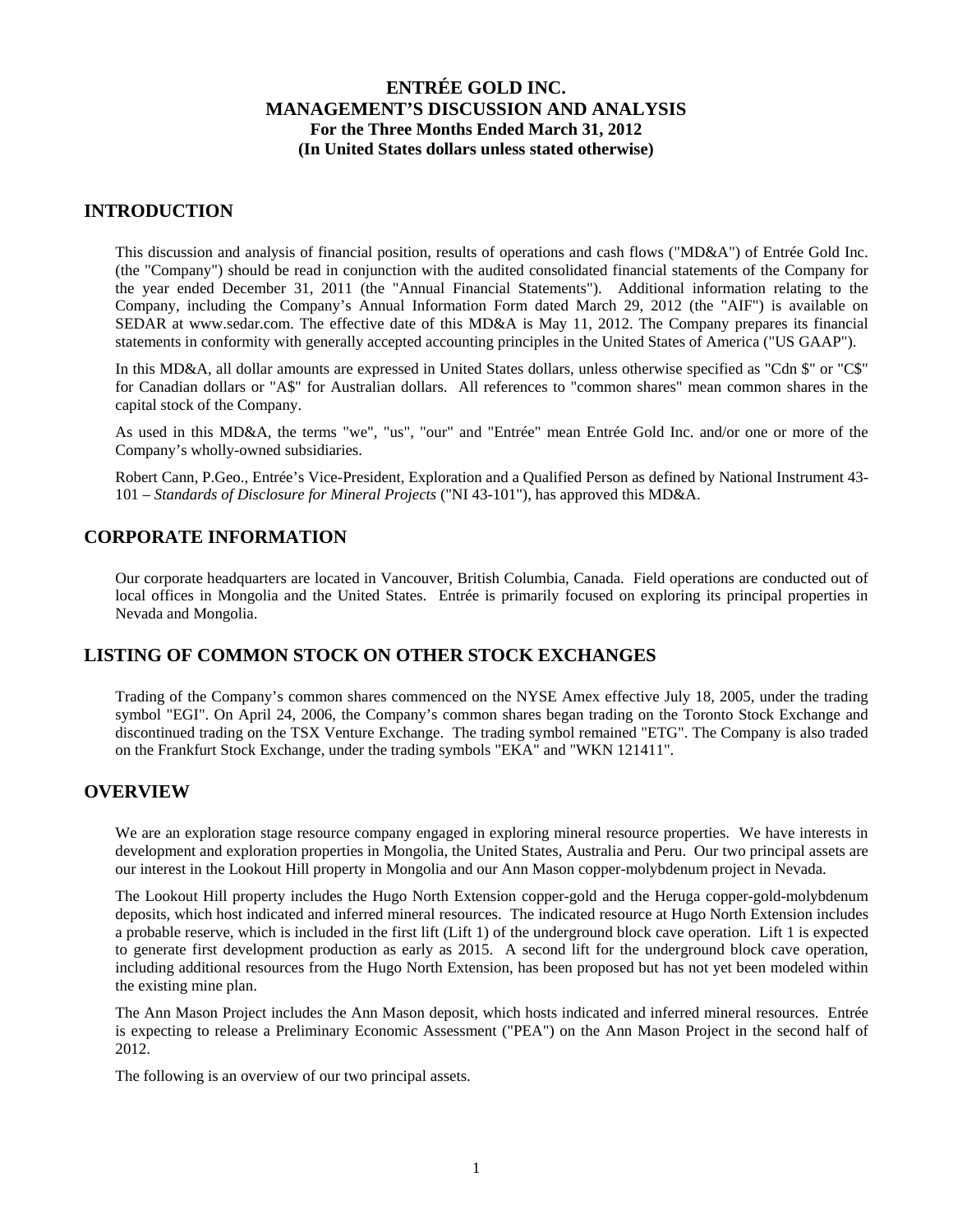### **MONGOLIA – LOOKOUT HILL**

The Lookout Hill property in the South Gobi region of Mongolia is comprised of two mining licences, Shivee Tolgoi and Javhlant, granted by the Mineral Resources Authority of Mongolia in October 2009. Shivee Tolgoi and Javhlant completely surround Oyu Tolgoi LLC's ("OTLLC") Oyu Tolgoi mining licence and host the Hugo North Extension copper-gold deposit and the Heruga copper-gold-molybdenum deposit, respectively. These deposits are located within a land area that is subject to a joint venture between Entrée and OTLLC (the "Entrée-OTLLC Joint Venture"). OTLLC is owned 66% by Ivanhoe Mines Ltd. ("Ivanhoe Mines") and 34% by the Government of Mongolia (through Erdenes Oyu Tolgoi LLC).

The Shivee Tolgoi and Javhlant mining licences are divided between Entrée and the Entrée-OTLLC Joint Venture as follows:

- The Entrée-OTLLC Joint Venture covers 39,807 hectares consisting of the eastern portion of Shivee Tolgoi and all of the Javhlant mining licence (the "Joint Venture Property"). The Joint Venture Property is contiguous with, and on three sides (to the north, east and south) surrounds OTLLC's Oyu Tolgoi mining licence. The Joint Venture Property hosts the Hugo North Extension deposit and the Heruga deposit.
- The portion of the Shivee Tolgoi mining licence outside of the Joint Venture Property ("Shivee West") covers an area of 35,173 hectares. Shivee West is 100% owned by Entrée but is subject to a first right of refusal by OTLLC.



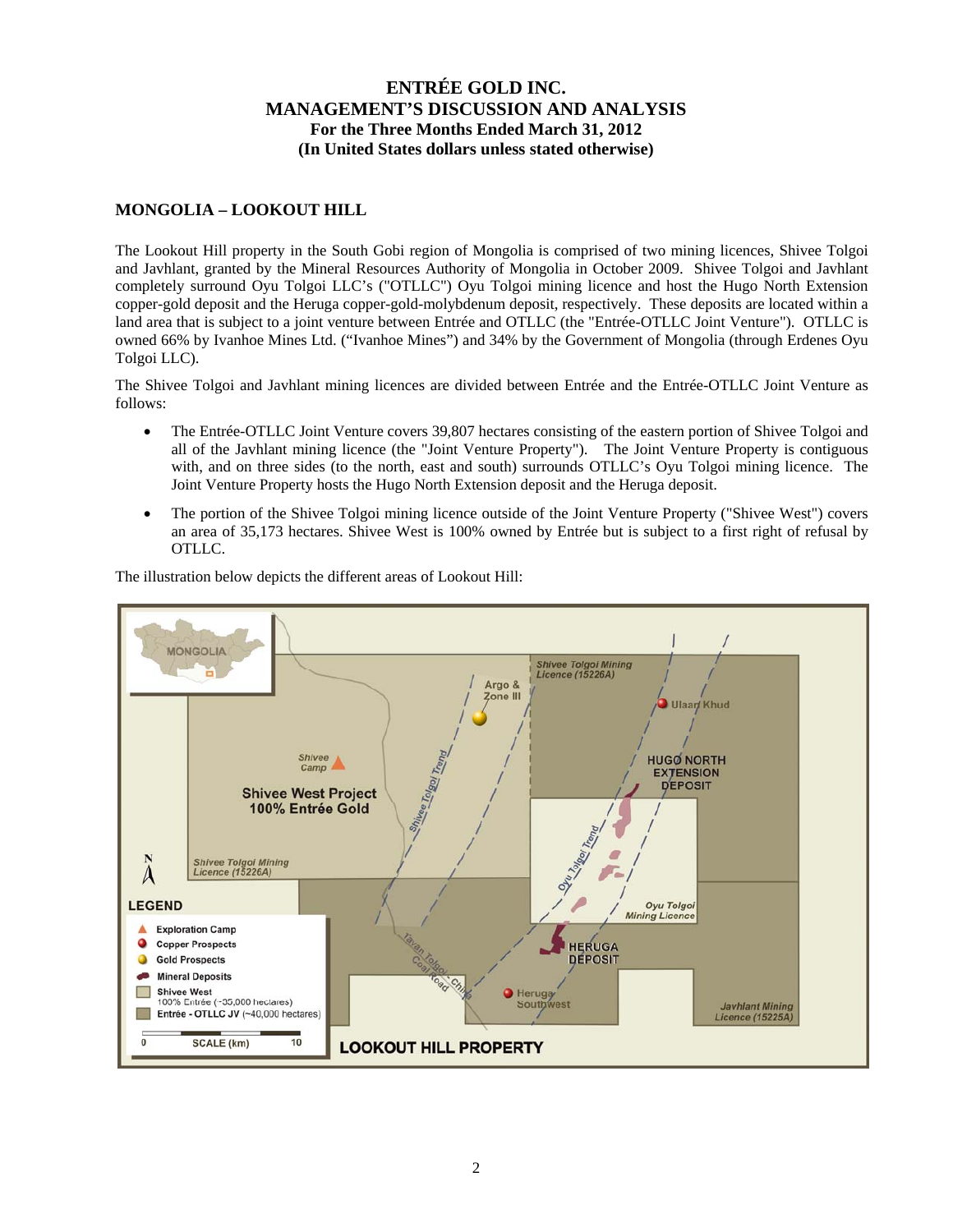### *Entrée-OTLLC Joint Venture*

In October 2004, the Company entered into an arm's-length Equity Participation and Earn-In Agreement (the "Earn-In Agreement") with Ivanhoe Mines. Under the Earn-In Agreement, Ivanhoe Mines agreed to purchase equity securities of the Company, and was granted the right to earn an interest in the Joint Venture Property. Most of Ivanhoe Mines' rights and obligations under the Earn-In Agreement, including its right of first refusal on Shivee West, were subsequently assigned by Ivanhoe Mines to what was then its wholly-owned subsidiary, OTLLC. The Government of Mongolia subsequently acquired from Ivanhoe Mines a 34% interest in OTLLC, which is also the title holder of the Oyu Tolgoi mining licence, illustrated in the map above.

OTLLC undertook an exploration program which established the presence of two significant resources on the Joint Venture Property: the Hugo North Extension deposit immediately to the north of the Oyu Tolgoi mining licence and the Heruga deposit immediately to the south of the Oyu Tolgoi mining licence.

On June 30, 2008, OTLLC gave notice that it had completed its earn-in obligations by expending a total of \$35 million on exploration on the Joint Venture Property. OTLLC earned an 80% interest in all minerals extracted below a subsurface depth of 560 metres from the Joint Venture Property and a 70% interest in all minerals extracted from surface to a depth of 560 metres from the Joint Venture Property. In accordance with the Earn-In Agreement, Entrée and OTLLC formed the Entrée-OTLLC Joint Venture on terms annexed to the Earn-In Agreement.

Under the terms of the Entrée-OTLLC Joint Venture, Entrée may be carried through to production, at its election, by debt financing from OTLLC with interest accruing at OTLLC's actual cost of capital or prime +2%, whichever is less, at the date of the advance. Debt repayment may be made in whole or in part from (and only from) 90% of monthly available cash flow arising from sale of Entrée's share of products. Such amounts will be applied first to payment of accrued interest and then to repayment of principal. Available cash flow means all net proceeds of sale of Entrée's share of products in a month less Entrée's share of costs of operations for the month.

At March 31, 2012, Ivanhoe Mines owned approximately 10.7% of the Company's issued and outstanding shares, which it acquired pursuant to the Earn-In Agreement.

#### *Investment by Rio Tinto in Entrée and Ivanhoe Mines*

In June 2005, following the announcement in May 2005 of the discovery of high grade mineralization at Hugo North Extension, Rio Tinto Exploration Canada Inc. (formerly Kennecott Canada Exploration Inc.), a subsidiary of Rio Tinto plc (together with its subsidiaries, "Rio Tinto") took part in a private placement in the Company and became its largest shareholder. The terms of the equity participation agreement provide that in the event the Company undertakes an equity financing, Rio Tinto has a pre-emptive right to maintain its ownership percentage in the Company.

Following Rio Tinto's investment in the Company in June 2005, Rio Tinto acquired through a series of transactions approximately 49% of Ivanhoe Mines' issued and outstanding shares as at December 31, 2011. Rio Tinto's ownership interest in Ivanhoe Mines was capped at 49% until January 18, 2012, pursuant to a Heads of Agreement dated December 8, 2010 (the "Heads of Agreement"). On January 24, 2012, Rio Tinto announced that it had purchased an additional 15.1 million shares of Ivanhoe Mines thereby increasing its ownership interest to 51%. At that time, Rio Tinto was deemed to have acquired indirect beneficial ownership over the common shares of the Company held by Ivanhoe Mines. When combined with the common shares of Entrée already beneficially owned by Rio Tinto, at March 31, 2012, Rio Tinto beneficially owned approximately 23.6% of the Company's issued and outstanding shares.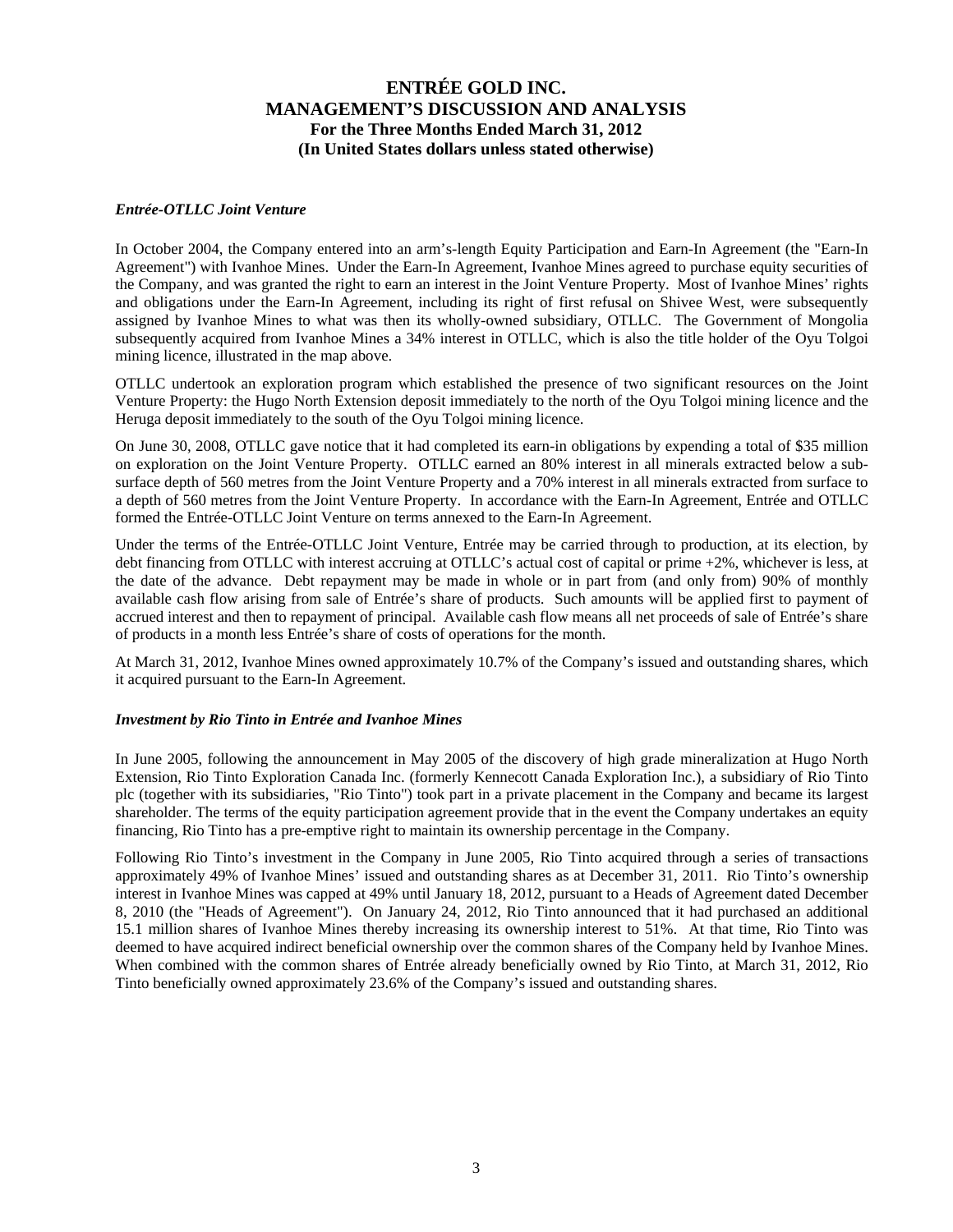### *Heads of Agreement*

Among other things, the Heads of Agreement between Ivanhoe Mines and Rio Tinto provides for the management structure of OTLLC and the project management structure of the Oyu Tolgoi mining complex. Under the Heads of Agreement, Rio Tinto is entitled to appoint three of the nine directors of OTLLC (with Ivanhoe Mines appointing three and the Government of Mongolia appointing three) and Rio Tinto assumes management of the building and operation of the Oyu Tolgoi mining complex, which includes the Heruga and Hugo North Extension deposits on the Joint Venture Property. Ivanhoe Mines will continue to directly manage ongoing exploration on the licences outside of the projected life-of-mine area, including the balance of the Joint Venture Property.

On April 18, 2012, Rio Tinto announced that it had signed an agreement with Ivanhoe Mines under which Rio Tinto has agreed to support and provide certain elements of a comprehensive funding package that will underpin the development of the Oyu Tolgoi mining complex. The parties also agreed that a new thirteen-member board of directors of Ivanhoe Mines would be formed, comprised of eleven Rio Tinto-nominated directors (six of which will be independent) and two directors nominated by Robert Friedland, (one of which will be independent). Certain senior executives of Ivanhoe Mines, including the Chief Executive Officer and Chief Financial Officer, also resigned and were subsequently replaced by Rio Tinto nominees.

On April 18, 2012 Ivanhoe Mines announced that overall construction of the first phase of the Oyu Tolgoi mining complex was 77.9% complete at the end of March 2012, and that construction remains on track to meet the targeted start of initial production in the third quarter of 2012.

#### *Investment Agreement and Integrated Development Plan*

In October 2009, Ivanhoe Mines, OTLLC and Rio Tinto signed an Investment Agreement with the Mongolian Government. The Investment Agreement took legal effect on March 31, 2010, and specifies that the Government of Mongolia will own 34% of the shares of OTLLC (and by extension, 34% of OTLLC's interest in the Joint Venture Property) through its subsidiary Erdenes Oyu Tolgoi LLC. The Investment Agreement regulates the relationship among these parties and stabilizes the long term tax, legal, fiscal, regulatory and operating environment to support the development of the Oyu Tolgoi mining complex, which includes the Joint Venture Property.

Entrée is not presently a party to the Investment Agreement. Entrée does not have any direct rights or benefits under the Investment Agreement, and Entrée's interest in the Joint Venture Property is not subject to the Investment Agreement. In October 2011, Ivanhoe Mines, Rio Tinto and the Government of Mongolia released a joint statement reaffirming their continued support for the Investment Agreement and its implementation.

### *Mineral Resource and Reserve Estimates*

In March 2012, Ivanhoe Mines released a technical report ("Ivanhoe TR12") that reports the results of OTLLC's updated mine plan or Integrated Development and Operations Plan ("OTIDOP12"). Ivanhoe TR12 updates the current path of development for the initial phases of the Oyu Tolgoi group of deposits (Southern Oyu Pits and Hugo North underground Lift 1, which includes a portion of the Hugo North Extension deposit).

On March 30, 2012, the Company filed an updated technical report titled "Technical Report 2012 on the Lookout Hill Property" ("LHTR12"). LHTR12 is dated March 29, 2012 and was prepared under the management of AMC Consultants Pty Ltd ("AMC") in Adelaide, Australia. The following information is summarized, derived or extracted from LHTR12. For a complete description of the assumptions, qualifications and procedures associated with the information in LHTR12, reference should be made to the full text of LHTR12, which is available for review on SEDAR located at www.sedar.com or on www.entreegold.com.

LHTR12 discusses the impact of the updated mine plan on the Joint Venture Property as well as future development options for the Entrée-OTLLC Joint Venture assets.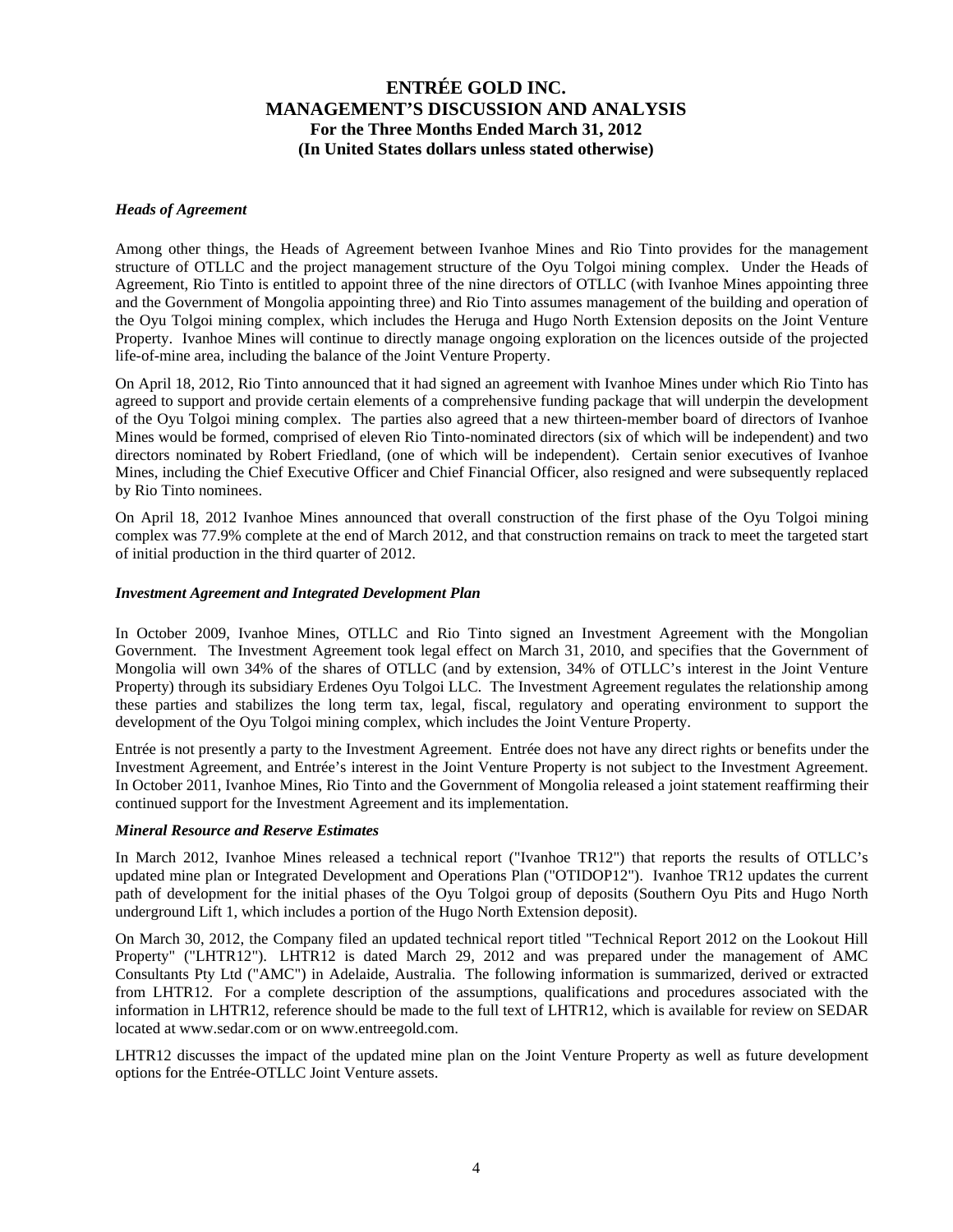LHTR12 analyses a reserve case only. The underground mineral reserves for Lift 1 of the Hugo North deposit, including Lift 1 of the Entrée-OTLLC Joint Venture's Hugo North Extension deposit, were updated in LHTR12. The probable reserve for Hugo North Extension – Lift 1 effective as of March 29, 2012 totals 27 million tonnes ("Mt") grading 1.91% copper and 0.74 grams per tonne ("g/t") gold.

| Table 1. Entrée-OTLLC Joint Venture Mineral Reserve, 29 March 2012                                                                         |    |                          |      |      |     |     |  |  |  |
|--------------------------------------------------------------------------------------------------------------------------------------------|----|--------------------------|------|------|-----|-----|--|--|--|
| <b>NSR</b><br>Gold<br>Cu<br><b>Ore</b><br>Copper<br>Au<br><b>Classification</b><br>(\$/t)<br>(Billion lb)<br>(Moz)<br>(Mt)<br>(%)<br>(g/t) |    |                          |      |      |     |     |  |  |  |
| <b>Proven</b>                                                                                                                              |    | $\overline{\phantom{a}}$ |      |      |     |     |  |  |  |
| <b>Probable</b>                                                                                                                            | 27 | 79.40                    | 1.91 | 0.74 | 1.0 | 0.5 |  |  |  |
| <b>Total Entrée-OTLLC Joint Venture</b>                                                                                                    | 27 | 79.40                    | 1.91 | 0.74 | 1.0 | 0.5 |  |  |  |

**Notes**:

- Table shows only the part of the mineral reserve on the Entrée-OTLLC Joint Venture portion of the Shivee Tolgoi licence.
- Metal prices used for calculating the Hugo North underground net smelter returns ("NSR") are copper \$1.80/lb, gold \$750/oz, and silver \$12.00/oz based on long term metal price forecasts at the beginning of the mineral reserve work. The analysis indicates that the mineral reserve is still valid at these metal prices.
- The NSR has been calculated with assumptions for smelter refining and treatment charges, deductions and payment terms, concentrate transport, metallurgical recoveries and royalties.
- For the underground block cave all material within the shell has been converted to mineral reserve; this includes low grade indicated material and inferred material assigned zero grade treated as dilution.
- Only measured resources were used to report proven reserves and only indicated resources were used to report probable reserves.
- The Entrée-OTLLC Joint Venture Property comprises the eastern portion of the Shivee Tolgoi licence and all of the Javhlant licence. Title to both licences is held by Entrée. The Joint Venture Property is managed by OTLLC. Entrée will receive 20% of cash flows after capital and operating costs for material originating below 560 metres, and 30% above this depth.
- The base case financial analysis has been prepared using current long term metal price estimates of copper \$2.85/lb, gold \$1200/oz, and silver \$16.60/oz. Metal prices are assumed to fall from current prices to the long term average over five years.
- The mineral reserves are not additive to the mineral resources.

Of significance to Entrée:

- While the mineral reserve tonnage on the Joint Venture Property remained the same as previously reported by the Company in June 2010, the copper grade increased from 1.85% to 1.91% and the gold grade increased from 0.72 g/t to 0.74 g/t.
- After factoring in projected increases to capital expenditures and operating costs, the net present value (at an 8% discount rate) of Entrée's 20% interest of the Hugo North Extension – Lift 1 increased to \$129 million from the \$79 million reported by the Company in June 2010.
- While projected capital expenditures for phase 1 of the Oyu Tolgoi mining complex increased significantly from those reported by Ivanhoe Mines in 2010, Entrée's portion has only increased by approximately \$2 million. This amount can be loaned to Entrée by OTLLC, at Entrée's election.
- NSR value of the Hugo North Extension Lift 1 reserve increased to \$79.40/tonne from the \$55.57/tonne reported by the Company in June 2010. The NSR calculation reflects the net value per tonne received for the ore by the mine (after all treatment and transport costs and charges).
- A significant portion of the mineralization on the Entrée-OTLLC joint venture property has not been included in the updated mining plan and remains in the mineral resource category, including Hugo North Extension – Lift 2 and the Heruga deposit.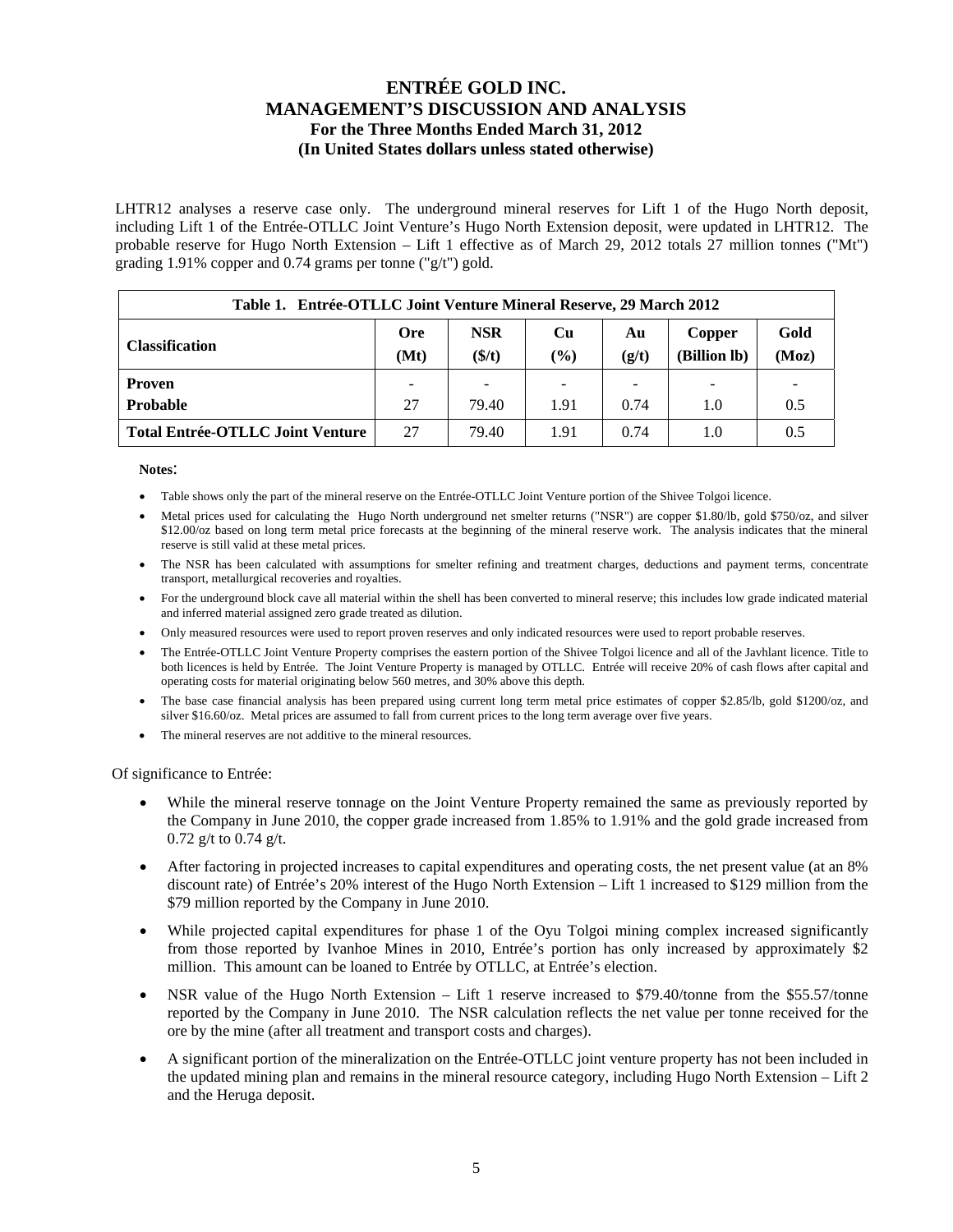OTIDOP12 uses the same mineral resource estimates previously reported in the Company's June 2010 technical report. The following table summarizes the mineral resources for the Hugo North Extension deposit and the Heruga deposit as reproduced in LHTR12. The resource estimate for the Hugo North Extension deposit is effective as of February 20, 2007 and is based on drilling completed to November 1, 2006. The Heruga mineral resource estimate is effective as of March 30, 2010.

| Table 2. Entrée-OTLLC Joint Venture Mineral Resources (0.6% CuEq cut-off) |                        |                                                |               |                |                        |              |                  |  |
|---------------------------------------------------------------------------|------------------------|------------------------------------------------|---------------|----------------|------------------------|--------------|------------------|--|
|                                                                           |                        |                                                |               | CuEq<br>$($ %) | <b>Contained Metal</b> |              |                  |  |
| <b>Deposit</b>                                                            | <b>Tonnage</b><br>(Mt) | Copper<br>$($ %)                               | Gold<br>(g/t) |                | Copper<br>(000 lb)     | Gold<br>(oz) | CuEq<br>(000 lb) |  |
|                                                                           |                        | Hugo North Extension Deposit, 20 February 2007 |               |                |                        |              |                  |  |
| <b>Indicated</b> Shivee Tolgoi<br>(Hugo North Extension)                  | 117.0                  | 1.80                                           | 0.61          | 2.19           | 4 640 000              | 2 290 000    | 5 650 000        |  |
| <b>Inferred</b> Shivee Tolgoi<br>(Hugo North Extension)                   | 95.5                   | 1.15                                           | 0.31          | 1.35           |                        | 950 000      | 2 840 000        |  |
|                                                                           |                        | Heruga Deposit, 30 March 2010                  |               |                |                        |              |                  |  |
| <b>Inferred</b> Jayhlant<br>(Heruga)                                      | 910.0                  | 0.48                                           | 0.49          | 0.87           | 9 570 000              | 14 300 000   | 17 390 000       |  |

#### **Notes:**

- Copper Equivalent ("CuEq") has been calculated using assumed metal prices of \$1.35/lb for copper, \$650/oz for gold, and \$10.50 for molybdenum. The equivalence formula was calculated assuming that gold and molybdenum recovery was 91% and 72% of copper recovery respectively. CuEq was calculated using the formula: CuEq% = Cu% + ((Au g/t\*18.98)+(Mo g/t\*.01586))/29.76.
- Molybdenum content in Heruga deposit is 141 parts per million ("ppm") and is included in calculation of CuEq.
- The contained copper, gold and molybdenum in the tables have not been adjusted for metallurgical recovery.
- The 0.6% CuEq cut-off is highlighted as the base case resource for underground bulk mining.
- Mineral resources that are not mineral reserves do not have demonstrated economic viability.
- The Entrée-OTLLC Joint Venture Property comprises the eastern portion of the Shivee Tolgoi licence and all of the Javhlant licence. Title to both licences is held by Entrée. The Joint Venture Property is managed by OTLLC. Entrée will receive 20% of cash flows after capital and operating costs for material originating below 560 metres, and 30% above this depth.

### **UNITED STATES – ANN MASON**

Entrée's other principal asset is the Ann Mason Project in the Yerington District of Nevada.

The Ann Mason Project is currently defined by the mineral rights to 1008 unpatented lode claims on public land administered by the Bureau of Land Management ("BLM"), and title to 3 patented lode claims. Entrée assembled this package of claims through a combination of staking and a series of transactions undertaken since August 2009, including the acquisition of PacMag Metals Limited ("PacMag"). The Roulette and Blackjack properties have been folded into the Ann Mason Project, which now includes the Ann Mason copper-molybdenum porphyry deposit, the Blue Hill oxide target, and the Blackjack, Roulette and Minnesota targets. Unless otherwise described below, Entrée has a 100% interest in the claims comprising the Ann Mason Project.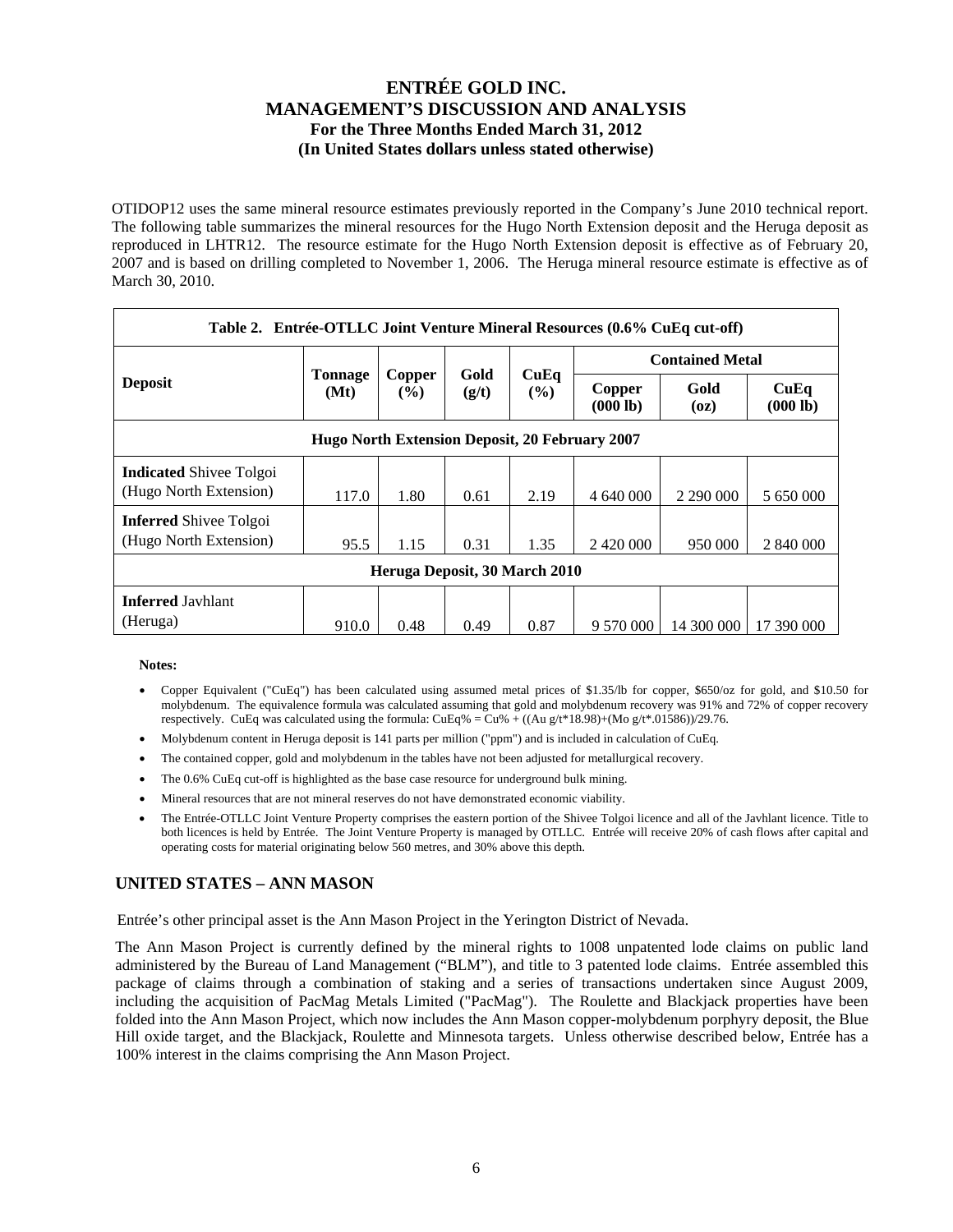On August 26, 2010, Entrée acquired 51% of Honey Badger Exploration Inc.'s ("Honey Badger") interest in 466 unpatented lode claims formerly known as the Blackjack property after incurring expenditures of \$900,000 on the property, issuing 37,500 common shares and reimbursing Honey Badger for up to \$206,250 of expenditures previously incurred on the property. On July 27, 2011, Entrée acquired Honey Badger's remaining 49% interest in the Blackjack property, by issuing 550,000 common shares and paying \$650,000 to Honey Badger. 227 of the claims are subject to an underlying mining lease and option to purchase agreement with two individuals. The underlying agreement provides for an option to purchase the claims for \$500,000, a 3% NSR royalty (which may be brought down to a 1% NSR royalty for \$2 million) and annual advance minimum royalty payments of \$27,500 which commenced in June 2011 and will continue until the commencement of sustained commercial production. The advance payments will be credited against future net smelter returns royalty payments.

In September 2009, Entrée entered into an agreement with Bronco Creek Exploration Inc., a wholly-owned subsidiary of Eurasian Minerals Inc. (together, "Eurasian"), whereby Entrée may acquire an 80% interest in 214 unpatented lode claims formerly known as the Roulette property. In order to acquire its interest, Entrée must: (a) incur expenditures of \$1,000,000, make cash payments of \$140,000 and issue 85,000 common shares of the Company within three years; (b) make aggregate advance royalty payments totalling \$375,000 between the fifth and tenth anniversaries of the agreement; and (c) deliver a bankable feasibility study before the tenth anniversary of the agreement. In accordance with the agreement, Entrée has completed required exploration expenditures of \$600,000, issued 85,000 shares and made payments totalling \$140,000.

Entrée has an agreement to acquire a 100% interest in three of the unpatented lode claims, which is expected to complete on or before September 13, 2012.

During the three months ended March 31, 2012, Entrée, through a combination of staking and purchase agreements, acquired or entered into agreements to acquire a total of 72 unpatented and patented lode claims within or contiguous to the boundaries of its Ann Mason Project pursuant to which Entrée paid \$2,110,000 and issued 40,000 common shares valued at \$52,293. In order to complete the acquisition of these additional claims, Entrée is required to pay an additional \$1,500,000 by September 13, 2012.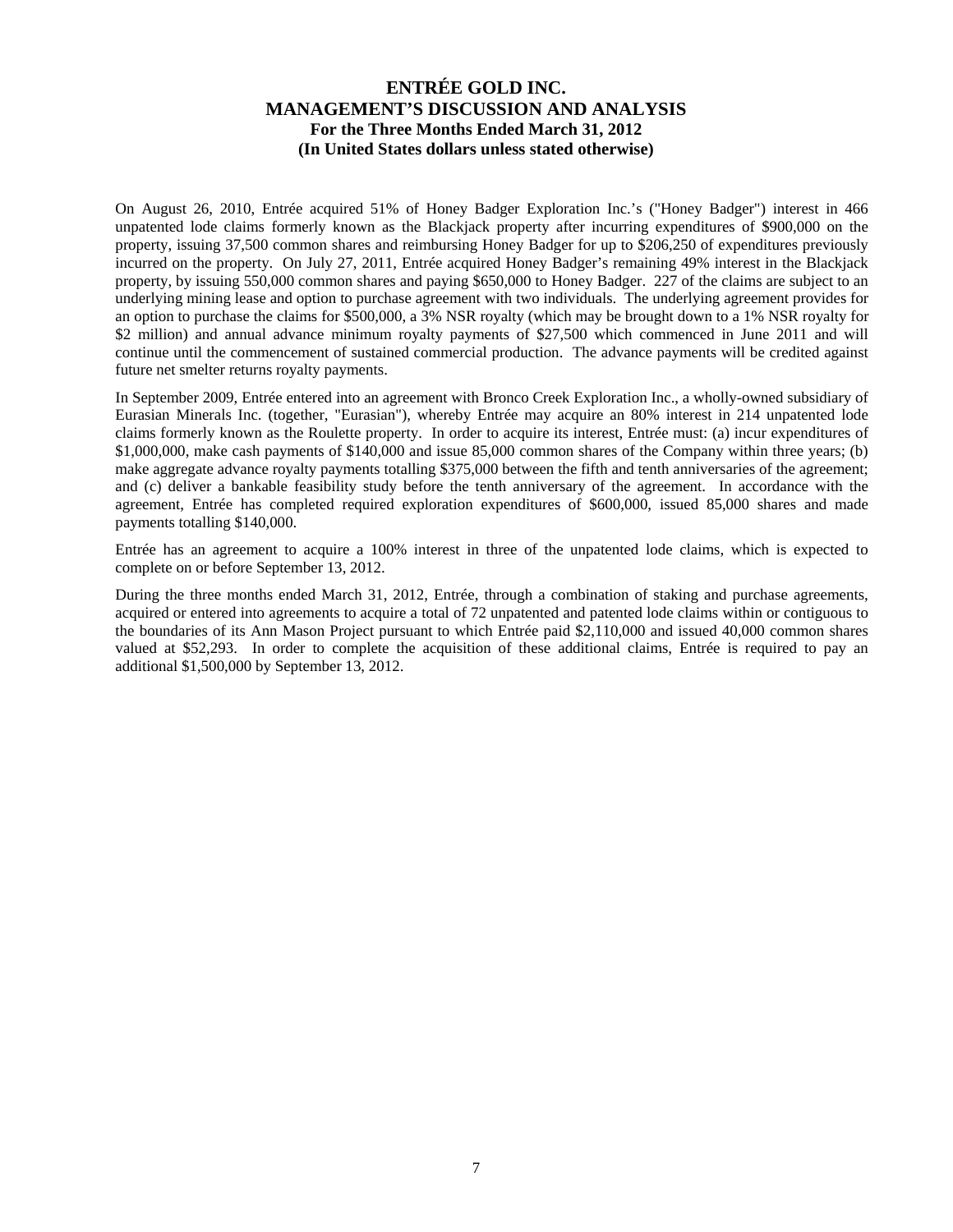

The illustration below depicts the target locations and land status of the Ann Mason Project.

The following information was taken from "Technical Report and Updated Mineral Resource Estimate, Ann Mason Project, Nevada, USA" with an effective date of March 26, 2012 ("AMTR12"). This report was prepared by Scott Jackson, F.AusIMM, Robert Cinits, P.Geo, and Lyn Jones, P.Eng. Mr. Cinits is the Company's Director, Technical Services. A copy of AMTR12 is filed on SEDAR at www.sedar.com. The following information is summarized, derived or extracted from AMTR12. Portions of the information are based on assumptions, qualifications and procedures, which are not fully described herein. Reference should be made to the full text of AMTR12.

#### *Mineral Resource Estimate*

The Ann Mason deposit is estimated to contain an indicated resource of 640 Mt averaging 0.41% CuEq (at a 0.3% copper cut-off) estimated to contain over 5.3 billion pounds of copper and 100 million pounds of molybdenum, and an inferred resource of 444 Mt averaging 0.38% CuEq (at a 0.3% copper cut-off) estimated to contain 3.54 billion pounds of copper and 40 million pounds of molybdenum.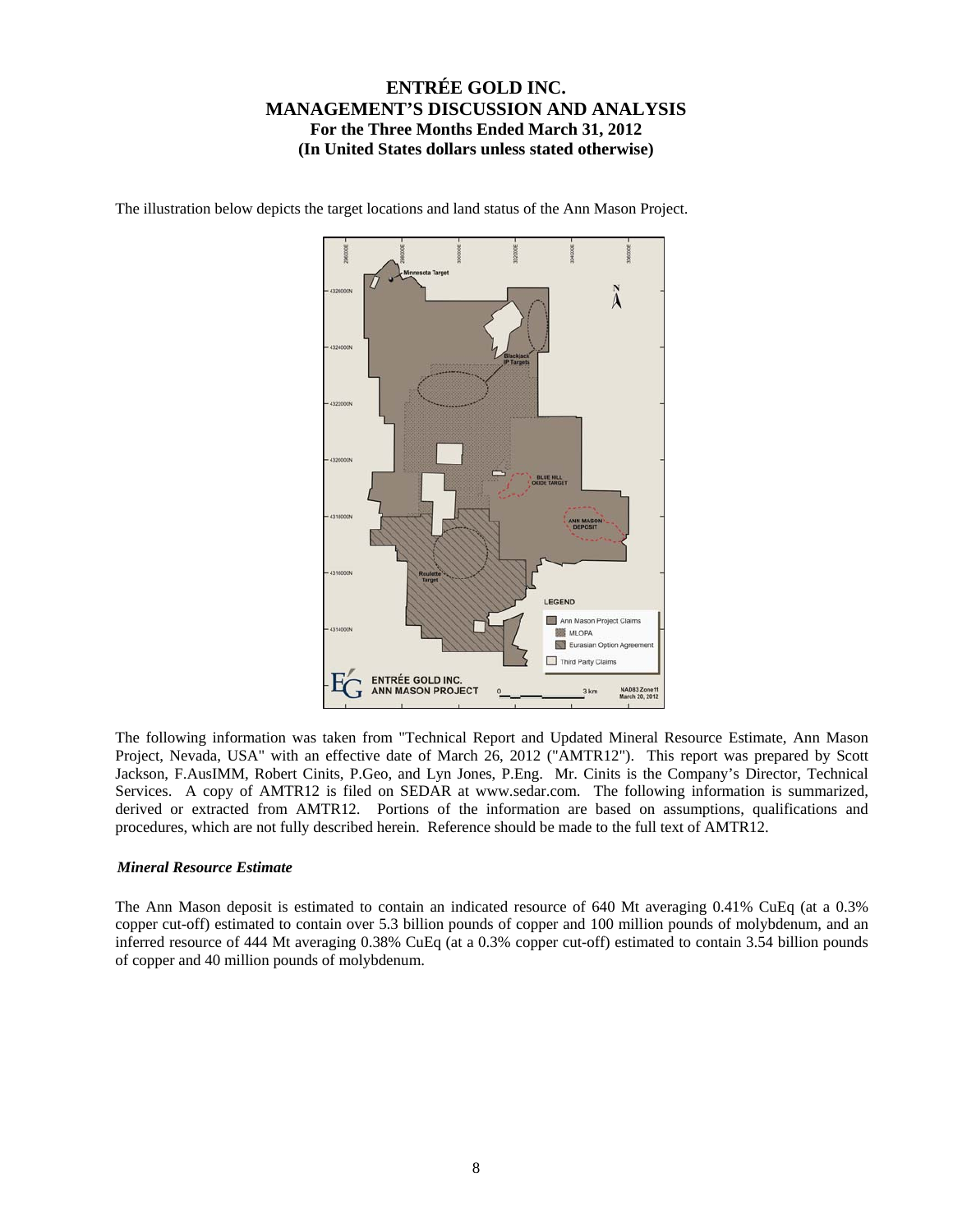The following table summarizes the mineral resource for the Ann Mason deposit as produced in AMTR12. The resource estimate for the Ann Mason deposit is effective as of March 26, 2012:

| Cut-off |                     | <b>Indicated Resources</b> |       |                    |                    |                    |  |  |  |  |  |  |  |  |
|---------|---------------------|----------------------------|-------|--------------------|--------------------|--------------------|--|--|--|--|--|--|--|--|
| Cu (%)  | Tonnes<br>(million) | Cu (%)                     | Mo(%) | lb Cu<br>(billion) | lb Mo<br>(billion) | $CuEq*$<br>$(\% )$ |  |  |  |  |  |  |  |  |
| 0.2     | 1,115               | 0.33                       | 0.007 | 8.04               | 0.16               | 0.35               |  |  |  |  |  |  |  |  |
| 0.25    | 904                 | 0.35                       | 0.007 | 6.98               | 0.13               | 0.38               |  |  |  |  |  |  |  |  |
| 0.3     | 640                 | 0.38                       | 0.007 | 5.38               | 0.10               | 0.41               |  |  |  |  |  |  |  |  |
| 0.35    | 391                 | 0.42                       | 0.007 | 3.60               | 0.06               | 0.45               |  |  |  |  |  |  |  |  |
| 0.4     | 201                 | 0.46                       | 0.008 | 2.04               | 0.03               | 0.49               |  |  |  |  |  |  |  |  |

| Cut-off | <b>Inferred Resources</b> |        |       |                    |                    |                   |  |  |  |  |  |  |
|---------|---------------------------|--------|-------|--------------------|--------------------|-------------------|--|--|--|--|--|--|
| Cu (%)  | Tonnes<br>(million)       | Cu (%) | Mo(%) | lb Cu<br>(billion) | lb Mo<br>(billion) | $CuEq*$<br>$(\%)$ |  |  |  |  |  |  |
| 0.2     | 1,131                     | 0.29   | 0.004 | 7.31               | 0.11               | 0.31              |  |  |  |  |  |  |
| 0.25    | 780                       | 0.32   | 0.004 | 5.56               | 0.07               | 0.34              |  |  |  |  |  |  |
| 0.3     | 444                       | 0.36   | 0.004 | 3.54               | 0.04               | 0.38              |  |  |  |  |  |  |
| 0.35    | 215                       | 0.40   | 0.004 | 1.90               | 0.02               | 0.42              |  |  |  |  |  |  |
| 0.4     | 82                        | 0.45   | 0.005 | 0.82               | 0.01               | 0.47              |  |  |  |  |  |  |

\*Copper equivalent is calculated using assumed metal prices of: copper \$2.50/lb; and molybdenum \$15.00/lb and assumed metallurgical recoveries relative to copper of: molybdenum 70%.

## **SELECTED QUARTERLY FINANCIAL INFORMATION**

|                                       | <b>Three Months</b><br><b>Ended</b><br>March 31,<br>2012 |    | <b>Three Months</b><br><b>Ended</b><br>March 31,<br>2011 |     | <b>Three Months</b><br><b>Ended</b><br>March 31,<br><b>2010</b> |
|---------------------------------------|----------------------------------------------------------|----|----------------------------------------------------------|-----|-----------------------------------------------------------------|
| <b>Total Revenues</b>                 | \$                                                       | -S |                                                          | -\$ |                                                                 |
| Net Loss                              | (5,074,832)                                              |    | (5,342,265)                                              |     | (2,156,164)                                                     |
| Net loss per share, basic and diluted | (0.04)                                                   |    | (0.05)                                                   |     | (0.02)                                                          |
| Working capital                       | 14,344,275                                               |    | 17,021,575                                               |     | 40,301,422                                                      |
| Total assets                          | 73,075,875                                               |    | 79,223,409                                               |     | 45,263,909                                                      |
| Total long term liabilities           | 13,371,913                                               |    | 16, 341, 389                                             |     | 716.919                                                         |

(1) Working Capital is defined as Current Assets less Current Liabilities.

For the three months ended March 31, 2012, net loss was \$5,074,832 compared to \$5,342,265 in the three months ended March 31, 2011. During the three months ended March 31, 2012, Entrée incurred slightly higher operating expenditures, primarily from increased general and administrative expenses, further described below, relative to the three months ended March 31, 2011. These increases were offset by a recorded deferred income tax recovery in the period, decreased loss from the Entrée-OTLLC Joint Venture resulting in decreased losses from equity investee and a gain on sale of mineral property interests. As at March 31, 2012, working capital was \$14,344,275 compared to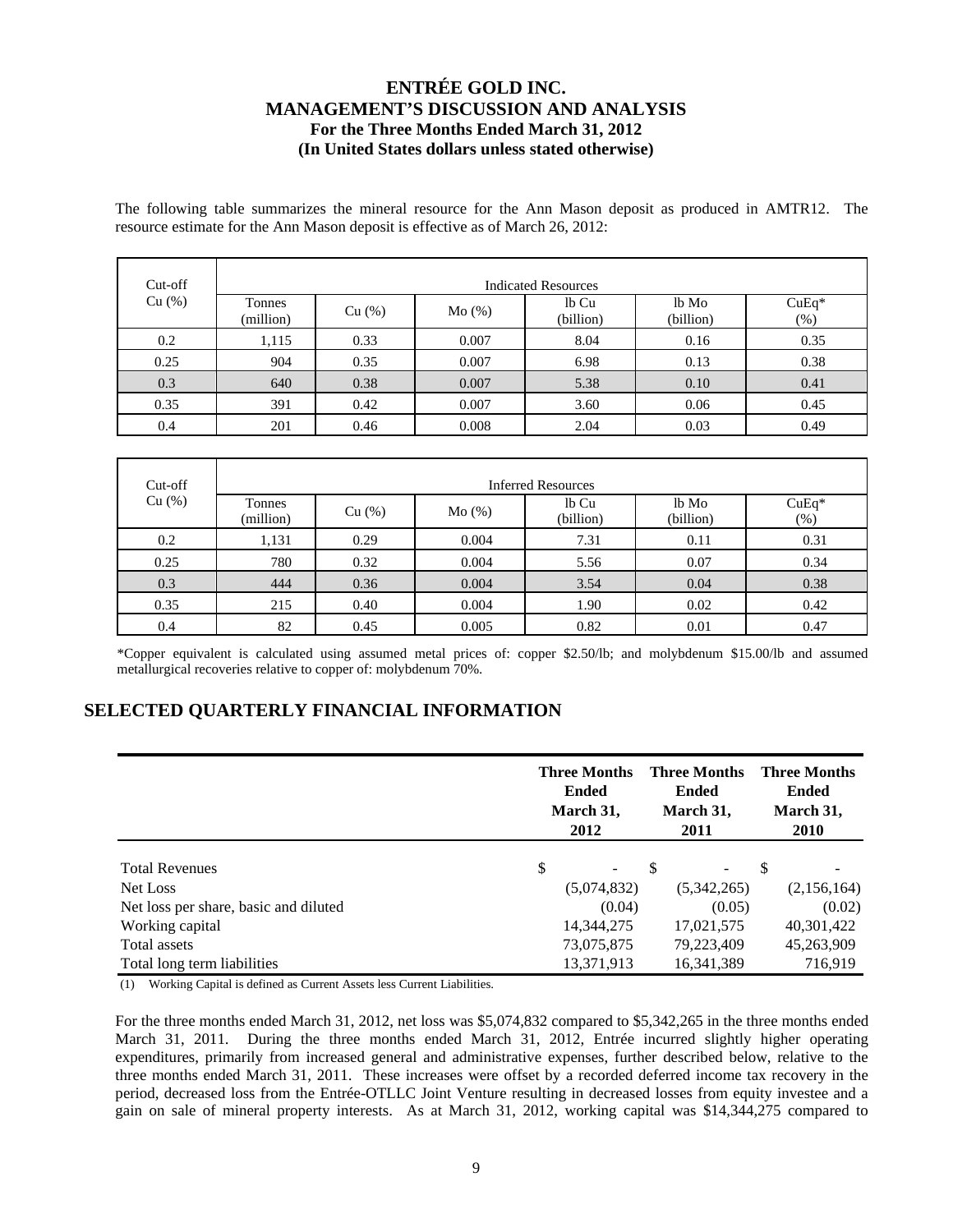\$19,004,136 as at December 31, 2011. The decrease in working capital is primarily the result of cash used in operating and investing activities (mineral property acquisitions) during the period partially offset by cash proceeds received from share issuances, and the sale of mineral property interests. As at March 31, 2012, total assets were \$73,075,875 compared to \$74,589,810 as at December 31, 2011. The decrease in total assets over the prior year is the net effect of a decrease in working capital described above. As at March 31, 2012, total long term liabilities were \$13,371,913 compared to \$13,720,492 as at December 31, 2011. The decrease in long term liabilities over the prior year is due primarily to a deferred income tax recovery for the period.

## **REVIEW OF OPERATIONS**

Results of operations are summarized as follows:

|                                           |     | <b>Three Months</b><br><b>Ended</b><br>March 31,<br>2012 |    | <b>Three Months</b><br><b>Ended</b><br>March 31,<br>2011 |
|-------------------------------------------|-----|----------------------------------------------------------|----|----------------------------------------------------------|
|                                           | \$. |                                                          |    |                                                          |
| Exploration<br>General and administrative |     | 3,358,077                                                | -S | 3,600,241                                                |
|                                           |     | 1,203,416                                                |    | 1,368,598                                                |
| Loss from equity investee                 |     | 302,606                                                  |    | 644,344                                                  |
| Stock-based compensation                  |     | 1,149,434                                                |    | 544,969                                                  |
| Depreciation                              |     | 41,155                                                   |    | 56,480                                                   |
| Interest income                           |     | (35,942)                                                 |    | (55, 367)                                                |
| Gain on sale of mineral property interest |     | (104, 914)                                               |    |                                                          |
| Deferred income tax recovery              |     | (839,000)                                                |    | (817,000)                                                |
| Net loss                                  | \$  | 5,074,832                                                | S  | 5,342,265                                                |

Mineral properties expenditures are summarized as follows:

|                                              | <b>Three Months</b><br><b>Ended</b><br>March 31,<br>2012 |    | <b>Three Months</b><br><b>Ended</b><br>March 31,<br>2011 |
|----------------------------------------------|----------------------------------------------------------|----|----------------------------------------------------------|
| <b>US</b><br>Mongolia<br>Other               | \$<br>2,869,631<br>567,521<br>178,835                    | -S | 3,035,706<br>499,295<br>112,661                          |
| Total costs<br>Less stock-based compensation | 3,615,987<br>(257,910)                                   |    | 3,647,662<br>(47, 421)                                   |
| Total expenditures, cash                     | 3,358,077<br>\$                                          |    | 3,600,241                                                |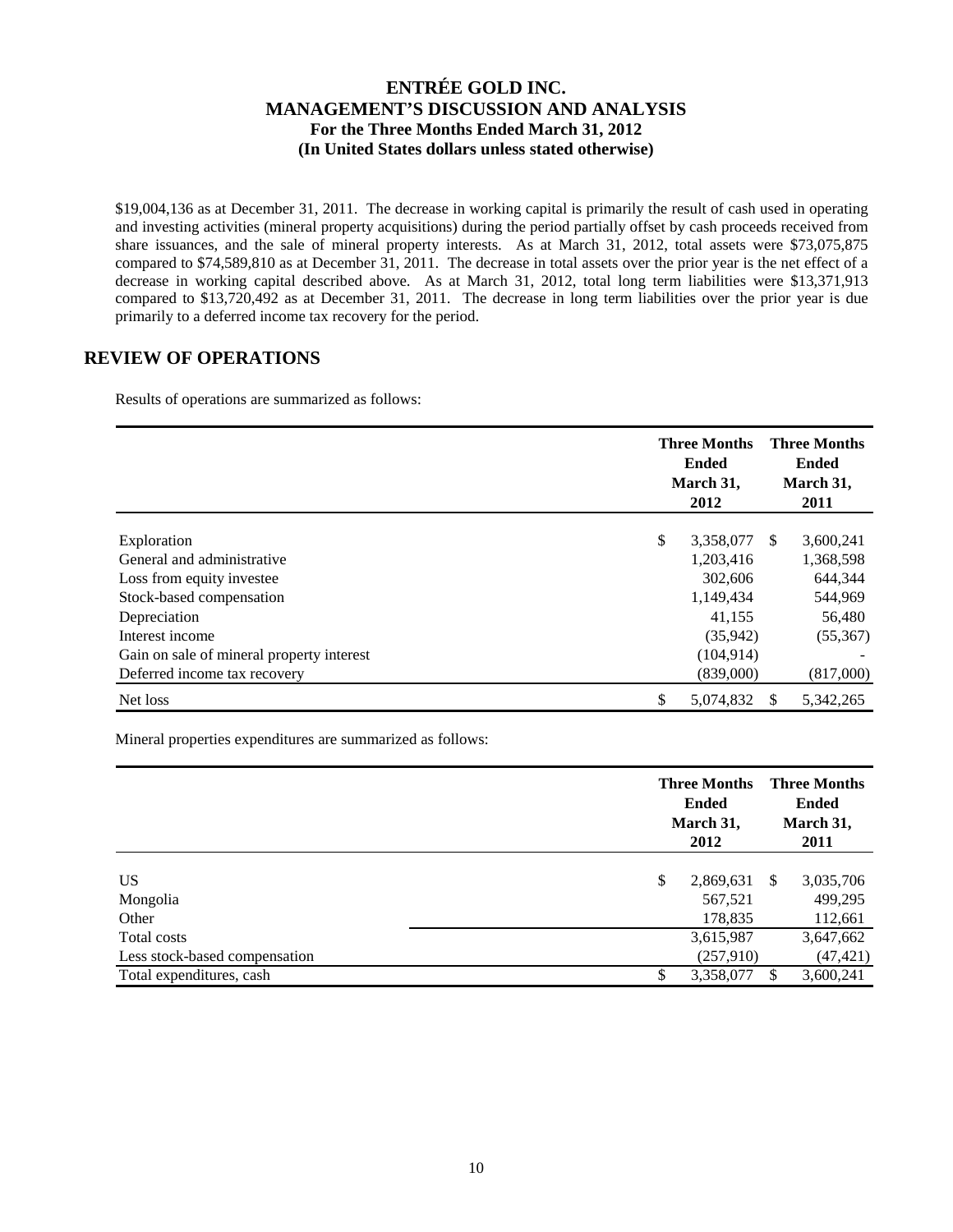### **MONGOLIA**

### **Lookout Hill – Joint Venture Property**

Since formation, and as of March 31, 2012, the Entrée-OTLLC Joint Venture had expended \$21.9 million to advance the project. Under the terms of the Entrée-OTLLC Joint Venture, OTLLC contributed on Entrée's behalf the required cash participation amount of \$4.7 million, equal to 20% of the \$21.9 million incurred to date, plus interest at prime plus 2%.

During 2011, 5 deep exploration holes (including two daughter holes) were completed to the north of the Hugo North Extension deposit but were unsuccessful in reaching the target or intersecting significant mineralization. During 2011, 10 engineering holes totaling 13,067 metres were completed to test the geotechnical character of Lift 1 at Hugo North and Hugo North Extension and to test the area of a planned shaft to the west of Hugo North Extension.

On the Javhlant license, two existing holes were deepened on the Heruga deposit but did not intersect significant mineralization. An additional hole (EJD0038) tested an induced polarization ("IP") target to the southwest of Heruga and intersected some significant advanced argillic alteration with low copper values (up to 36 metres of 0.39% copper). Three other holes tested various IP/gravity and geological targets but did not locate significant mineralization.

In the second half of 2011, a detailed magnetotelluric ("MT") survey was completed by OTLLC along the Oyu Tolgoi trend and a detailed ground magnetic survey was completed on the east side of the Javhlant licence.

During the three months ended March 31, 2012, four holes totalling 4,089 metres were completed on the Javhlant licence. Two of the holes (EJD0039 and 0040) tested geophysical targets to the west of Heruga and intersected weak to no mineralization. The other two holes (EJD0034A and 0045) tested the east side of Heruga. Hole 0045 did not reach the planned target due to unexpected faults while 0034A, a daughter hole beneath EJD0034, intersected 590 metres of 0.33% copper, 0.70 g/t gold and 56 parts per million ("ppm") molybdenum.

As at March 31, 2012, there was no active exploration drilling on the Joint Venture Property. In April 2012, drilling resumed with one rig testing an IP-gravity target located 2 kilometres to the east of Heruga on the Javhlant licence.

#### **Lookout Hill - Shivee West**

Entrée has a 100% interest in the western portion of the Shivee Tolgoi mining licence.

In 2011, reverse circulation ("RC") drilling was conducted over the Zone III near-surface epithermal gold target and expanded north, where a new gold zone ("Argo Zone") was discovered 250 metres beyond the previously known area of gold mineralization. The Argo Zone has been partly defined by six new RC holes (holes EGRC-11-110 to 115), two trenches and surface chip sampling. Hole EGRC-11-112 returned 14 metres of 1.82 g/t gold and hole EGRC-11-111 returned 3 metres of 2.21 g/t gold. Two separate high-grade surface chip samples averaged 42.4 g/t gold over 4 metres and 19.3 g/t gold over 3 metres. Shallow gold mineralization in both zones is hosted by quartz veined felsic volcanic rocks.

In April 2012, Entrée mobilized a field crew to Mongolia to continue exploration of its Shivee West project.

For the three months ended March 31, 2012, Shivee West expenses were \$567,521 compared to \$499,295 during the three months ended March 31, 2011. The higher expenses in 2012 resulted from increased general and administrative costs compared to 2011.

### **UNITED STATES**

In addition to its Ann Mason Project, Entrée has interests in non-material properties in Nevada, New Mexico and North Dakota.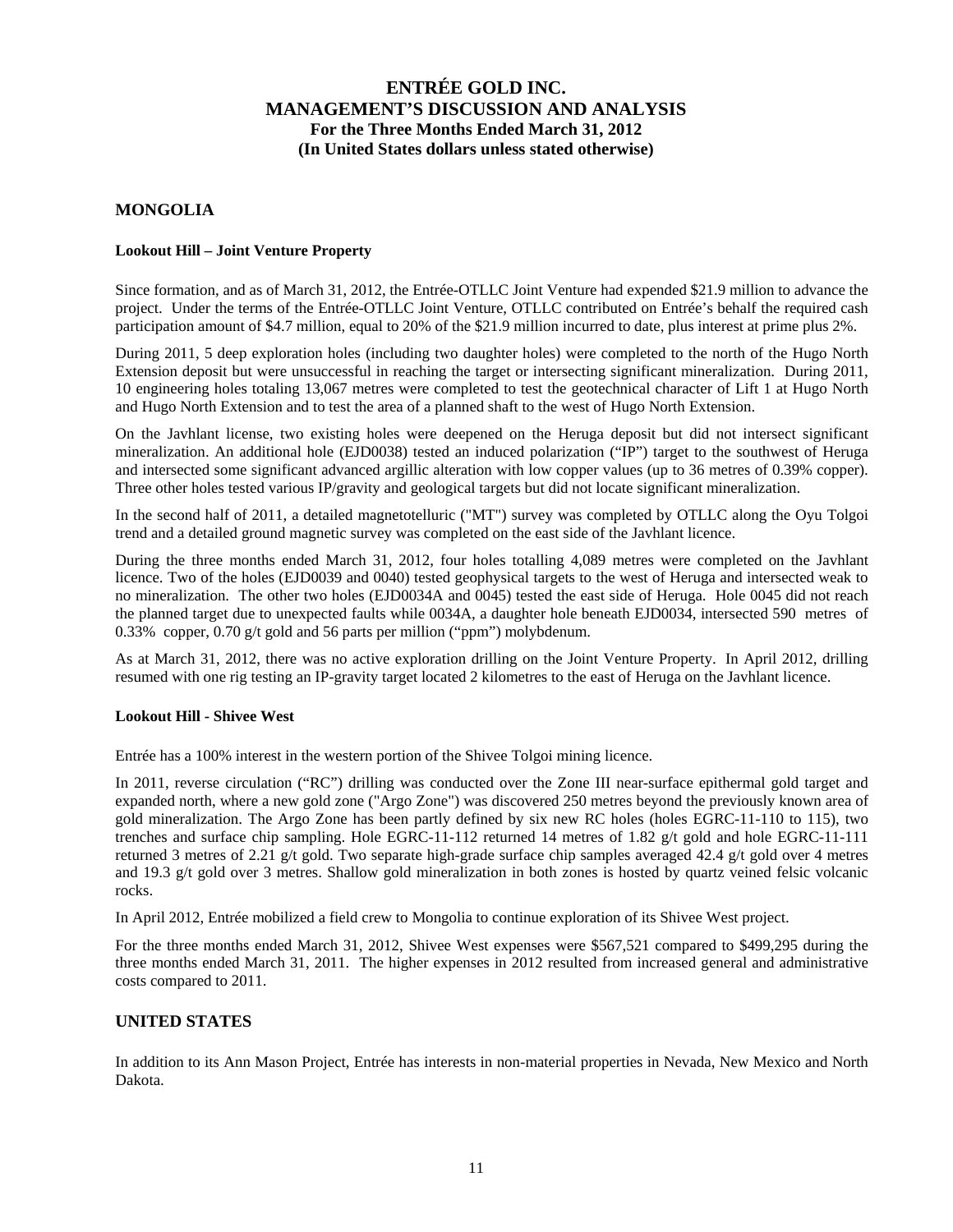### **Ann Mason Project, Nevada**

The Ann Mason Project is Entrée's most advanced project outside of Mongolia.

To date, excluding any capitalized mineral property acquisition costs, Entrée has expended approximately \$19.4 million on the Ann Mason Project including \$2.8 million in the three months ended March 31, 2012. Recent exploration work has primarily consisted of step out holes to explore the potential for adding mineralization to the west and north of the previously defined Ann Mason resource, and infill drilling to increase resource confidence. In addition, Entrée completed detailed geochemical sampling, and RC and diamond drilling to test shallow oxide copper mineralization in the Blue Hill oxide target.

Core drilling commenced at the Ann Mason deposit in late 2010. At the end of March 2012, Entrée had completed 29 holes (for a total of approximately 31,000 metres) and received complete assay results for 27 holes which were used as the basis for an updated resource estimate released on March 27 and detailed above.

Drilling continues to significantly expand and to better define the copper, molybdenum, gold and silver distribution within the deposit. In December, work started on additional sampling and assaying of historical core. A total of 7,000 samples from 43 Anaconda holes will be reassayed to check copper assays and to add molybdenum, gold and silver to the resource database. Work will be completed in the first half of 2012.

In late July 2011, two composite samples of sulphide-bearing core were sent to METCON Research in Tucson, Arizona for preliminary flotation testing. The final report was received in January and returned 93.8% and 93.4% copper recovery in locked cycle flotation testing producing concentrates grading 36.4% copper and 27.2% copper respectively. The metallurgical recoveries indicated from the initial test work are extremely encouraging and produce a high quality copper concentrate. Additional grindability and flotation testwork was initiated in March on two new sulphide composites from Ann Mason.

At the end of March 2012, Entrée had one core rig completing infill and stepout holes at Ann Mason.

On the near-surface Blue Hill oxide target (3 kilometres northwest of the Ann Mason deposit), copper oxide mineralization extends from surface to a depth of up to 185 metres (average approximately 125 metres), over an area of 650 by 500 metres and remains open to the northwest and southeast. Drilling of the underlying sulphide target remains very widely spaced, but has identified a target area more than one kilometre in width, which still remains open in most directions. Significant molybdenum mineralization was also intersected in two of the drill holes targeting the sulphide mineralization.

Since 2010, 24 RC holes totalling 4,266 metres and 13 diamond drill holes totalling 5,147 metres have been completed at Blue Hill. Most holes were targeted to test oxide mineralization; however, two diamond holes (019 and 021) were drilled east of the oxide copper zone to test deeper sulphide copper potential. These holes encountered long intervals of sulphide copper mineralization including 644 metres of 0.19% copper (from 238 metres) and 266 metres of 0.18% copper (from 218 metres). A third diamond hole ( EG-BH-11-031) located 750 metres east-southeast of EG-BH-11-019 was collared into bedrock late in 2011 and completed to a depth of 756 metres in February. The 2011 hole terminated at 33 metres depth, but intersected oxide copper mineralization averaging 0.31% over the final 11.3 metres. Assays are pending from the recent hole extension. Hole 031 is located in an area with no previously documented copper mineralization.

Column leach testwork on four composite oxide and oxide-sulphide mineralized samples from Blue Hill was started in February. These results will be reported once the studies are complete.

In February, the Company retained the services of AGP Mining Consultants Inc., of Toronto, Canada to begin preparation of a PEA for the Ann Mason deposit and the Blue Hill copper oxide target. The study is expected to be completed in the second half of 2012.

One hole was completed to a depth of 713 metres on the Roulette target in early April 2012. This hole deepened an RC pre-collar hole previously drilled to 542 metres. The hole passed through the Blue Hill Fault into the target granodiorite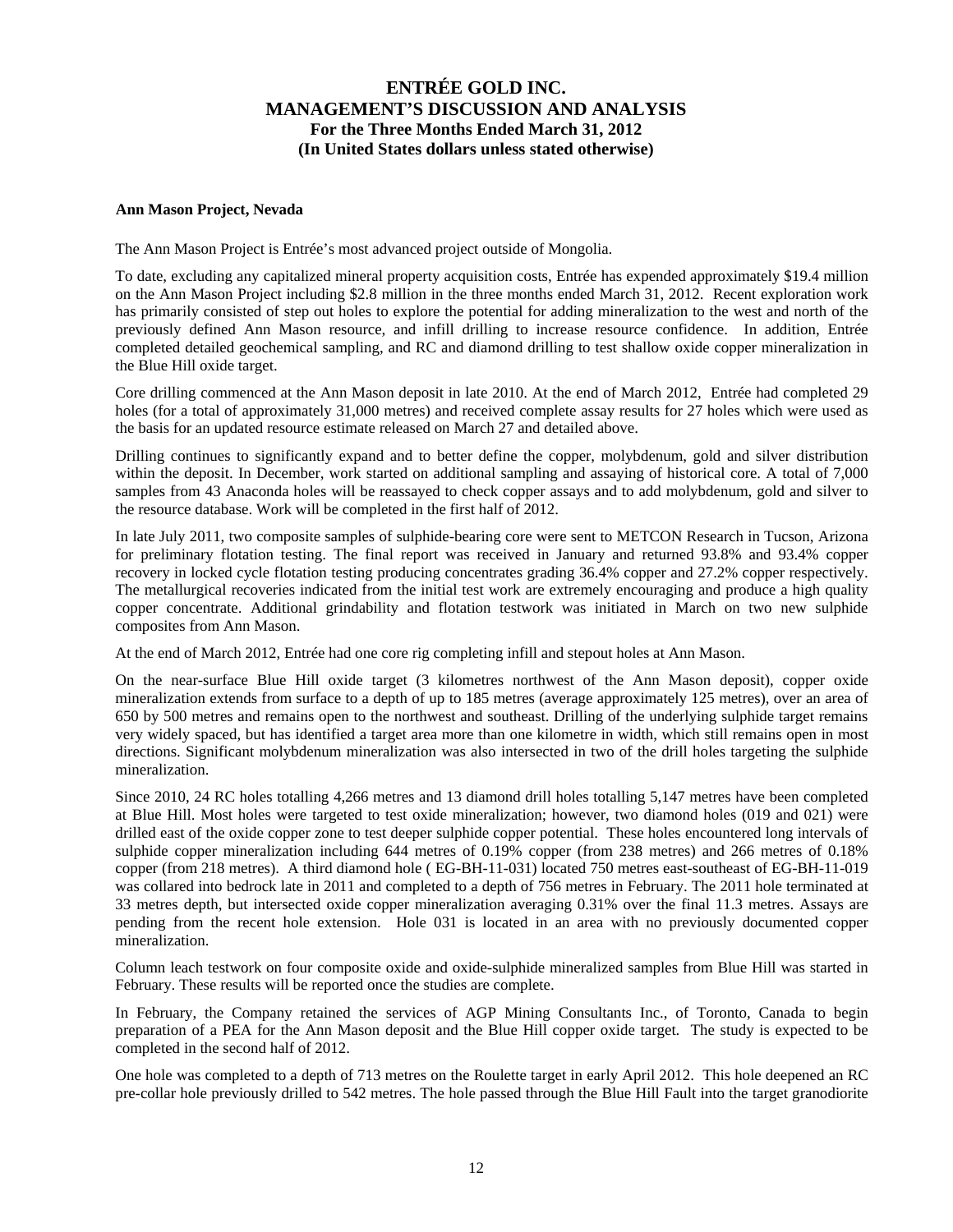at approximately 555 metres. The hole terminated at 712.9 metres on April 4 after consistently poor recovery, slow and expensive drilling, and weak mineralization.

For the three months ended March 31, 2012, Ann Mason Project expenditures were \$2,845,160 compared to \$2,436,803 during the three months ended March 31, 2011. The higher expenses in the first quarter of 2012 resulted from an earlier start in drilling during the quarter.

### **Lordsburg and Oak Grove, New Mexico**

In June 2007, Entrée entered into an agreement with Empirical Discovery LLC ("Empirical") to explore for and develop porphyry copper targets in southeastern Arizona and southwestern New Mexico. Two targets are currently being explored – the Lordsburg property in New Mexico, and the Oak Grove property, which is located approximately 45 kilometres northeast of Lordsburg.

Under the terms of the agreement, as amended, Entrée has the option to acquire up to a 100% interest in any of the properties identified by the parties by incurring exploration expenditures of \$1.9 million and issuing 300,000 shares by August 9, 2012. In addition, for each property that Entrée wishes to acquire an interest in, it must incur all additional exploration expenditures necessary to produce a NI 43-101 compliant resource estimate and complete a scoping study on that property. If Entrée fulfills all of its obligations on a property, Empirical may elect within 90 days to retain a 20% participating interest or convert to a 2% NSR royalty, half of which may be purchased by Entrée for \$2 million. To date, Entrée has incurred minimum expenditures of \$1.4 million and issued 300,000 shares under the agreement.

On May 2, 2012, Entrée entered into an agreement with Empirical pursuant to which Entrée will purchase a 100% interest in the Lordsburg and Oak Grove properties for a total of \$100,000 and 500,000 common shares of the Company. Each property is subject to a 2% NSR royalty granted to Empirical. Each NSR royalty may be bought down to 1% for \$1 million if the option is exercised on or before January 1, 2015. The buydown option may be extended to January 1, 2016 or January 1, 2017, in which case the buydown price will be \$2 million and \$200,000 will be payable for each 12 month extension. The buydown price and extension payments are payable in cash or a combination of cash and common shares at Entrée's election. Empirical has an option, until March 1, 2013, to reacquire the Oak Grove property for no consideration in the event that Entrée does not complete a minimum amount of drilling prior to January 1, 2013. The agreement is subject to regulatory approval.

The Lordsburg claims cover 2,013 hectares adjacent to the historic Lordsburg copper-gold-silver district in New Mexico. Drilling at Lordsburg has been successful in discovering a new porphyry copper-gold occurrence in an area previously known only for vein-style gold mineralization. No field work was completed at Lordsburg in 2010 or in 2011. Future drilling will be directed towards expanding the existing drill defined copper and gold zone.

The Lordsburg Plan of Operations/Environmental Assessment and Application to Conduct Mineral Exploration is currently under review and provides for drilling on 65 additional sites and 28.2 acres of surface disturbance. The proposed Plan of Operations for Lordsburg has been approved by the Bureau of Land Management. An Application to Conduct Mineral Exploration filed with the New Mexico Division of Mining and Minerals is currently being processed. When final, the proposed work will require posting of an additional reclamation bond.

Work on the 1,435 hectare Oak Grove property to date has consisted of permitting, negotiation of access agreements, a 17 line kilometre IP survey and a 50 line kilometre magnetic survey. The work defined moderate chargeability anomalies associated with a strong, circular magnetic feature. Drill testing on the target is planned for 2012.

A Minimal Impact Application to Conduct Mineral Exploration, filed with the New Mexico Division of Mining and Minerals, is currently being processed. When final, the proposed work will require posting of a reclamation bond.

For the three months ended March 31, 2012, expenses incurred on the Lordsburg and Oak Grove targets were \$21,433 compared to \$34,120 during the three months ended March 31, 2011. Minimal work was completed on the Lordsburg and Oak Grove targets during 2011 and the first quarter of 2012.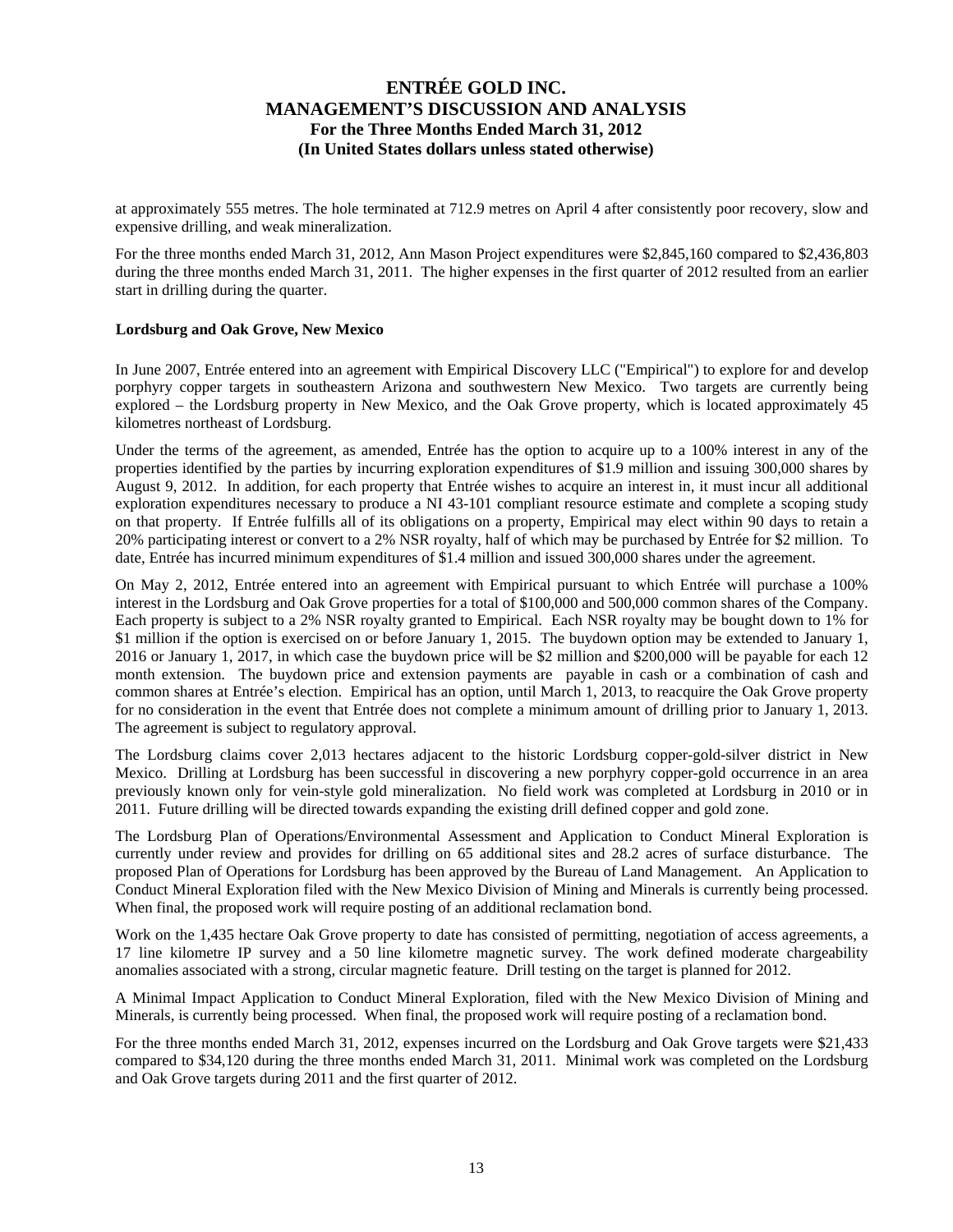#### **Shamrock, Nevada**

The Shamrock property was acquired on June 30, 2010 through the acquisition of PacMag. The Shamrock property is a copper skarn exploration target located in the Yerington copper porphyry district in western Nevada. The property consists of 54 claims covering approximately 362 hectares (895 acres). Entrée has a 100% interest in 18 unpatented lode mining claims (the McConnell Canyon claims). An additional 13 patented and 23 unpatented lode mining claims are subject to an exploration and option agreement, with an option to purchase 100% interest in the claims for \$300,000 payable in three equal \$100,000 tranches on September 12, 2010, 2011 and 2012. Entrée made the initial and second \$100,000 payments in September 2010 and September 2011.

#### **Eagle Flats, Nevada**

In March 2011, Entrée entered into a mining lease and option to purchase agreement with respect to 58 unpatented lode claims, 65 kilometres east of Yerington, in Mineral County, Nevada. Under the agreement, as amended, Entrée may lease the claims for combined payments of \$125,000 over five years, and must reimburse \$30,000 in property and recording costs. Entrée has an option to purchase the claims for \$500,000, subject to a 2% NSR royalty which may be bought down to a 1% NSR royalty for \$500,000. After the fifth anniversary, Entrée must pay \$40,000 per year, either as a lease payment or an advanced royalty payment, depending on whether the option has been exercised. Advanced royalty payments will be credited against future NSR royalty payments.

### **AUSTRALIA**

### **Blue Rose Joint Venture**

Entrée has a 51% interest in the Blue Rose copper-iron-gold-molybdenum joint venture property, with Giralia Resources Pty Ltd, now a subsidiary of Atlas Iron Limited (ASX:AGO) ("Atlas"), retaining a 49% interest. The joint venture covers exploration license EL 3848 in the Olary Region of South Australia, 300 kilometres north-northeast of Adelaide. Magnetite iron formations occur in the southern portion of this 1,000 square kilometre tenement, and a zone of copper oxide mineralization and a gold target (Golden Sophia) are located in the north-central area of the tenement.

In September 2010, the joint venture entered into an agreement with Bonython Metals Group Pty. Ltd. ("BMG"), a private Australian resource company. BMG purchased 100% of the iron ore rights on the joint venture property in exchange for 6% of BMG's future issued capital. Should BMG convert to a public company by September 25, 2012, BMG will exchange the joint venture's shares in the private company for 6% of the initial public offering on the day of listing. Should BMG fail to publicly list its shares by that date, it shall, by way of a selective share buy-back, acquire the joint venture's private shares for A\$25 million. On January 31, 2011, BMG issued 3,060 ordinary shares to Entrée representing Entrée's 51% interest of the joint venture's 6% ownership of BMG. On February 27, 2012, the Federal Court of Australia ordered that BMG be wound up and that a liquidator be appointed. A notice of appeal has been filed.

The joint venture also entered into a mineral development agreement with WASCO Mining Company Pty Ltd ("WASCO"). WASCO is a private Australian investment group owned 50% by a Chinese investment vehicle targeting copper production opportunities in Australia. WASCO can earn 100% of a 12 square kilometre area surrounding the Blue Rose copper deposit along with the rights to mine and process any mineralization extracted by refunding the joint venture A\$1.95 million in past expenditures and paying a 1.5% gross revenue royalty on any production from the property to the joint venture. The joint venture will retain the rights to mineralization other than iron ore on the exploration license outside of the 12 square kilometre WASCO agreement area.

A soil sampling program was completed by the joint venture over the Golden Sophia shallow gold target in August 2011. The survey confirmed the previous Battle Mountain gold in soil anomaly and defined a new, linear gold anomaly located approximately 700 metres to the northeast. An RC drill program is planned after completion of all native title requirements. On September 22, 2011, the joint venture filed notice to initiate negotiations with native title parties, as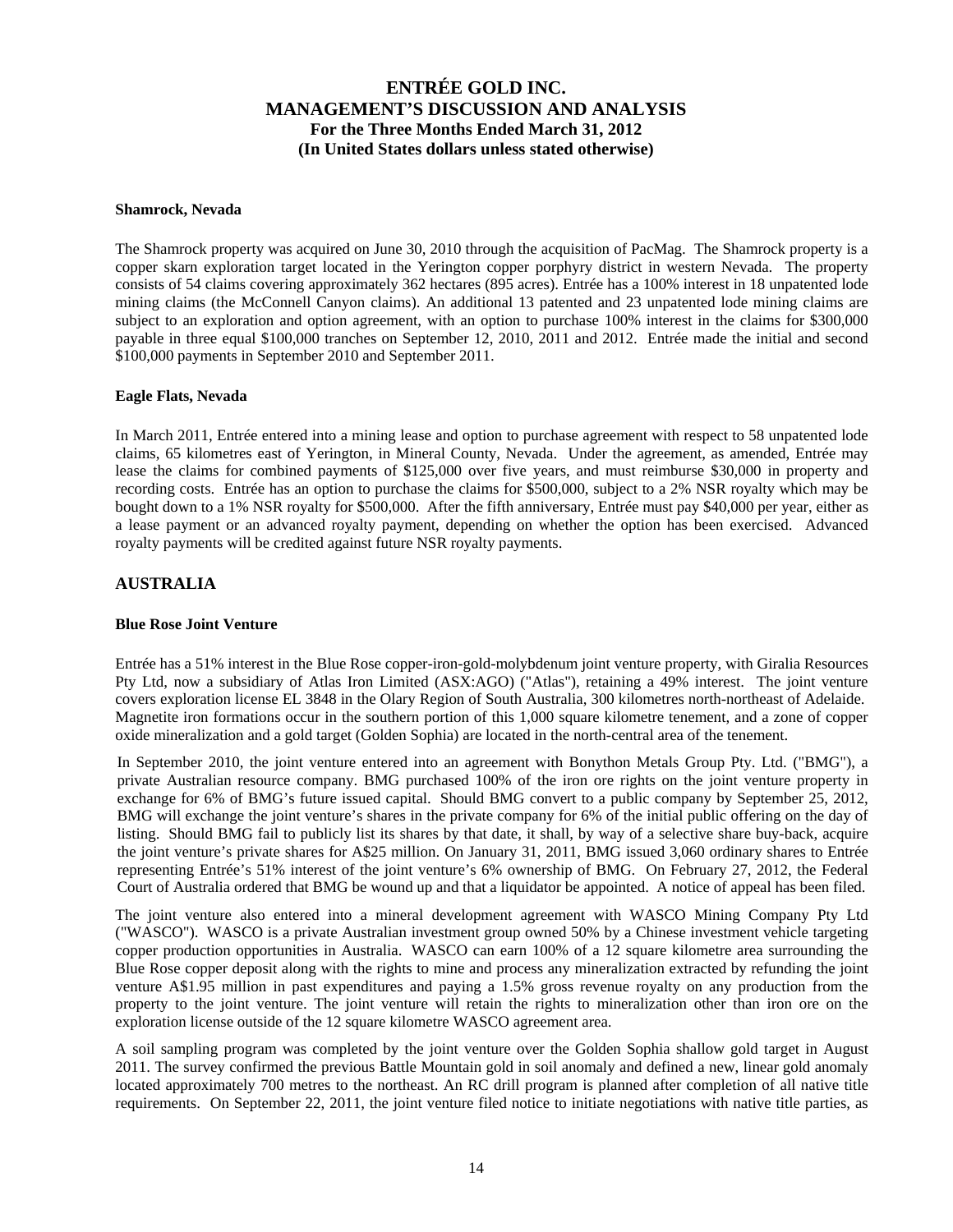required under the Mining Act of South Australia. Drilling may not commence until either an ex parte order has been obtained or a native title and heritage agreement has been concluded.

### **Mystique Farm-Out**

Mystique is an early stage gold exploration property comprised of exploration license E28/1915, held by Entrée. Entrée entered into a farm-out agreement with Black Fire Gold Pty Ltd, a wholly-owned subsidiary of Black Fire Minerals Limited (ASX:BFE – "Black Fire"), pursuant to which Black Fire can earn a 60% interest in the property by expending A\$1 million by September 2012 and a 75% interest by expending A\$2.5 million by September 2014. Black Fire can earn an additional 10% interest by sole funding a pre-feasibility study on the property. The property is located in the Albany-Fraser Province of West Australia. Black Fire's 2010 exploration program did not return any significant results and many drill holes failed to reach bedrock. No additional work was completed in 2011.

A diamond drilling program was completed by Black Fire in February 2012. The program comprised 5 core holes totalling 642 metres and rotary mud drilling totalling 347.8 metres. Several of the holes holes intersected zones of biotite-sulphide alteration consistent with the anticipated alteration/mineralized model. Assay results are pending.

### **Northling Farm-Out**

Entrée entered into a farm-out agreement with Quadrio Resources Pty Ltd., a subsidiary of Kingsgate Consolidated Limited (ASX:KCN – "Kingsgate"), whereby Kingsgate could earn up to a 70% interest in exploration licence E52/2314 by spending A\$750,000 over five years. The property was explored by DeBeers for diamonds in the early 1990s, with copper being intersected in one of the drill holes (2.4% over 4 metres). In March 2012, Kinsgate assigned its interest in the farm-out agreement to a private Australian company, Vanguard Exploration Pty Ltd. ("Vanguard"). On March 12, 2012, Vanguard purchased Entrée's interest in the Northling property for \$104,914.

### **PERU**

In September 2010, Entrée entered into a conditional agreement with a private Peruvian company whereby Entrée may acquire an initial 70% interest in the Lukkacha property located in Tacna Province of southeastern Peru. The property is situated within 50 kilometres of the international border with Chile, and initiation of work is subject to Entrée obtaining a Supreme Decree allowing it to work on the property. Subject to obtaining the Supreme Decree, Entrée may earn a 70% interest by making cash payments totalling \$215,000 and expending a minimum of \$1.5 million on exploration, to include a minimum 6,000 metres of diamond drilling, within 24 months. Once Entrée has earned a 70% interest, it may acquire a further 30% interest by paying the vendors \$2 million within 24 months. The vendors would retain a 2% NSR royalty, half of which may be purchased at any time for \$1 million.

The property consists of seven concessions totalling 4,400 hectares which cover two large areas of surface alteration, iron oxides and quartz veining approximately 50 kilometres along the structural trend southeast from the giant Toquepala mining operation of Grupo Mexico. The property has never been drilled and represents a unique opportunity for early stage exploration within an under-explored major copper district. Further exploration (geophysics and drilling) is dependent on receipt of the Supreme Decree.

For the three months ended March 31, 2012, Lukkacha expenses were \$19,035 compared to \$47,667 during the three months ended March 31, 2011.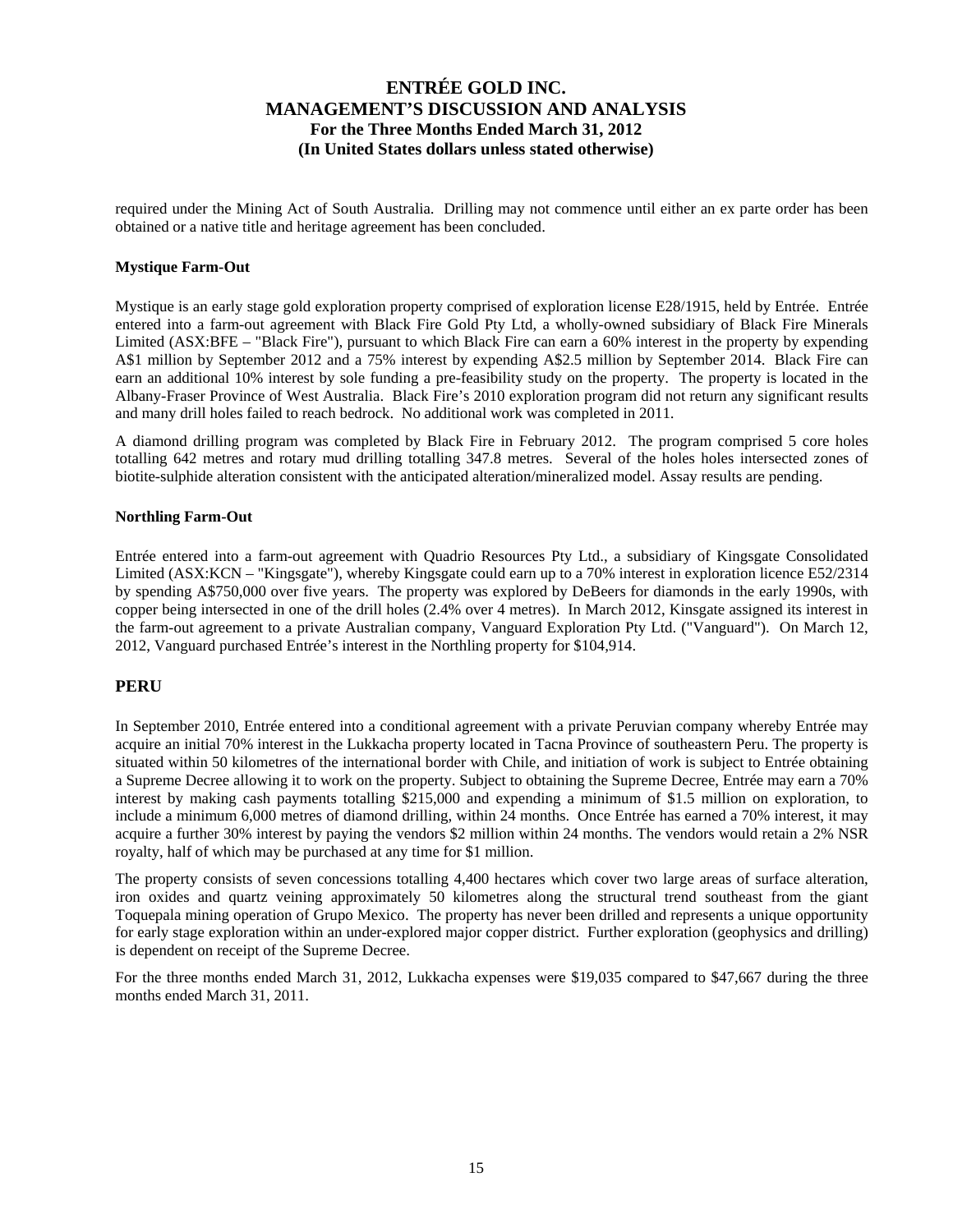### **GENERAL AND ADMINISTRATIVE**

For the three months ended March 31, 2012, general and administrative expense, before stock-based compensation, was \$1,203,416 compared to \$1,368,598 during the three months ended March 31, 2011. The decrease in 2012 was due to a number of factors including decreases in accounting, legal, and regulatory fees compared to 2011.

### **STOCK-BASED COMPENSATION**

For the three months ended March 31, 2012, stock-based compensation expense was \$1,149,434 compared to \$544,969 during the three months ended March 31, 2011. During the three months ended March 31, 2012, 1,782,000 options were granted with a fair value of \$1,084,028, compared to 325,000 options that were granted with a fair value of \$671,037 during the three months ended March 31, 2011.

### **INTEREST INCOME**

For the three months ended March 31, 2012, interest income was \$35,942 compared to \$55,367 during the three months ended March 31, 2011 as set out above. The Company earns interest income on its invested cash which decreased compared to the equivalent period last year due primarily to cash expenditures on operations throughout the year.

### **VALUATION OF LONG-TERM INVESTMENT**

### **Equity Method Investment**

As further described in the notes to the Unaudited Consolidated Financial Statements, Entrée has a 20% interest in a joint venture with OTLLC. As at March 31, 2012, the Company's investment in the joint venture was \$69,816 (December 31, 2011 - \$98,450). The Company's share of the loss of the joint venture is \$302,606 for the three months ended March 31, 2012 (March 31, 2011 - \$644,344) including accrued interest expense of \$52,176 for the three months ended March 31, 2012 (March 31, 2011 - \$25,633).

### **OUTLOOK**

Entrée is primarily focused on exploring its principal properties in Nevada and Mongolia. In addition, Entrée is engaged in evaluating acquisition opportunities which are complementary to its existing projects, particularly large tonnage base and precious metal targets in eastern Asia and the Americas. These efforts have resulted in the consolidation of the Ann Mason Project in Nevada (including through the acquisition of PacMag and agreements with Honey Badger and Eurasian) and a conditional agreement on the Lukkacha property in Peru. The commodities Entrée is most likely to pursue include copper, gold and molybdenum, which are often associated with large tonnage, porphyry related environments. Smaller, higher grade systems will be considered by Entrée if they demonstrate potential for near-term production and cash-flow. If Entrée is able to identify smaller, higher grade bodies that may be indicative of concealed larger tonnage mineralized systems, it may negotiate and enter into agreements to acquire them.

Entrée has not generated any revenue from operations since its incorporation and Entrée anticipates that it will continue to incur operating expenses without revenues unless and until the Joint Venture Property is brought into production or it is able to identify a mineral reserve in a commercially exploitable quantity on one or more of its mineral properties and it builds and operates a mine. As at March 31, 2012, Entrée had working capital of approximately \$14.3 million. Entrée's average monthly operating expenses in the first three months of 2012 were approximately \$1.9 million, including exploration, general and administrative expenses and investor relations expenses. Due to the nature of Entrée's mineral property interests and related exploration expenses, it has the ability to alter the timing of these expenditures and, to a lesser extent, its general and administrative expenses. In order to advance its existing projects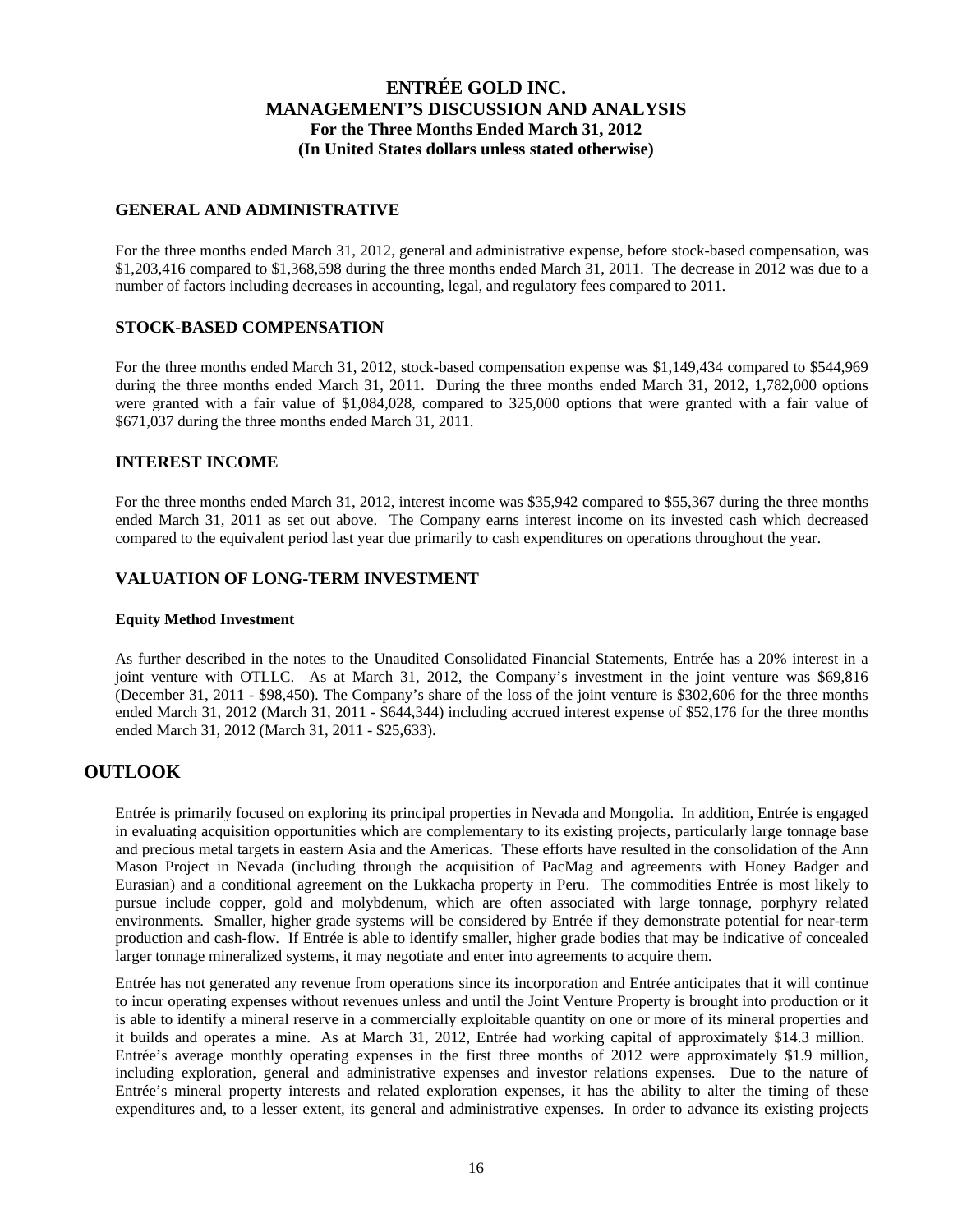beyond the next twelve months, and to consider acquiring any additional complementary projects, Entrée will have to raise additional funds. In order to provide the Company with flexibility to raise funds should the opportunity arise, the Company announced on November 19, 2010 that it had filed a short form base shelf prospectus with the securities commissions in each of the provinces of Canada, except Quebec, and a corresponding shelf registration statement with the United States Securities and Exchange Commission on Form F-10/A. These filings will allow the Company to make offerings of common shares, warrants, subscription receipts or any combination of such securities up to an aggregate offering price of C\$100,000,000 during the 25-month period that the short form base shelf prospectus remains effective. Net proceeds from the sale of the securities, if any, are expected to be used by the Company for acquisitions, development of acquired/existing mineral properties, working capital requirements and/or for other general corporate purposes. The Company completed a marketed offering in November 2011, raising gross proceeds of \$14,075,483, and raised addition gross proceeds of \$1,628,583 in January 2012 through the exercise of the related over-allotment option. The foregoing amounts include gross proceeds from the sale of common shares to Rio Tinto pursuant to the exercise of its pre-emptive rights.

|                                                  | <b>Three Months</b><br><b>Ended</b><br>March 31,<br>2012 |               | <b>Three Months</b><br><b>Ended</b><br>December 31.<br>2011 |    | <b>Three Months</b><br><b>Ended</b><br>September 30,<br>2011 |     | <b>Three Months</b><br><b>Ended</b><br><b>June 30,</b><br>2011 |
|--------------------------------------------------|----------------------------------------------------------|---------------|-------------------------------------------------------------|----|--------------------------------------------------------------|-----|----------------------------------------------------------------|
| Exploration                                      | \$<br>3,615,987                                          | <sup>\$</sup> | 4,671,238                                                   | -S | 3,662,130                                                    | \$. | 5,698,144                                                      |
| General and administrative                       | 2,136,095                                                |               | 1,444,511                                                   |    | 1,185,528                                                    |     | 1,901,162                                                      |
| Loss (gain) on sale of mineral property interest | (104, 914)                                               |               | (1,474,640)                                                 |    | 26,033                                                       |     | (125, 916)                                                     |
| Impairment of mineral property interests         |                                                          |               | 309,483                                                     |    | 221,522                                                      |     |                                                                |
| Loss from operations                             | (5,647,168)                                              |               | (4,950,592)                                                 |    | (5,095,213)                                                  |     | (7,473,390)                                                    |
| Gain on sale of investments                      |                                                          |               |                                                             |    | 1,178,254                                                    |     | 2,148,021                                                      |
| Interest income                                  | 35,942                                                   |               | 4,651                                                       |    | 35,452                                                       |     | 94,921                                                         |
| Loss from equity investee                        | (302,606)                                                |               | (514,390)                                                   |    | (593,087)                                                    |     | (645, 264)                                                     |
| Current income tax expense                       |                                                          |               | (152, 190)                                                  |    |                                                              |     |                                                                |
| Deferred income tax recovery                     | 839,000                                                  |               | 938,766                                                     |    | 968,356                                                      |     | 2,257,762                                                      |
| Net loss                                         | \$<br>(5,074,832)                                        | \$.           | (4,673,755)                                                 |    | (3,506,238)                                                  | \$  | (3,617,950)                                                    |
| Loss per share, basic and diluted                | \$<br>$(0.04)$ \$                                        |               | $(0.04)$ \$                                                 |    | $(0.03)$ \$                                                  |     | (0.03)                                                         |
|                                                  | <b>Three Months</b>                                      |               | <b>Three Months</b>                                         |    | <b>Three Months</b>                                          |     | <b>Three Months</b>                                            |

# **SELECTED QUARTERLY DATA**

|                                   | <b>Three Months</b><br><b>Ended</b><br>March 31,<br>2011 |               | <b>Three Months</b><br><b>Ended</b><br>December 31.<br>2010 |               | <b>Three Months</b><br><b>Ended</b><br>September 30,<br>2010 |     | <b>Three Months</b><br><b>Ended</b><br><b>June 30,</b><br>2010 |
|-----------------------------------|----------------------------------------------------------|---------------|-------------------------------------------------------------|---------------|--------------------------------------------------------------|-----|----------------------------------------------------------------|
|                                   |                                                          |               |                                                             |               |                                                              |     |                                                                |
| Exploration                       | \$<br>3,647,662                                          | <sup>\$</sup> | 4.109.919                                                   | <sup>\$</sup> | 4,496,968                                                    | \$. | 2,511,312                                                      |
| General and administrative        | 1,922,626                                                |               | 4,041,289                                                   |               | 1,729,714                                                    |     | 808,638                                                        |
| Loss from operations              | (5,570,288)                                              |               | (8,151,208)                                                 |               | (6,226,682)                                                  |     | (3,319,950)                                                    |
| Interest income                   | 55.367                                                   |               | 51.199                                                      |               | 80.251                                                       |     | 50.564                                                         |
| Loss from equity investee         | (644.344)                                                |               | (388, 114)                                                  |               | (401, 539)                                                   |     | (153, 177)                                                     |
| Deferred income tax recovery      | 817,000                                                  |               | 545,412                                                     |               |                                                              |     |                                                                |
| Net loss                          | \$<br>(5,342,265)                                        |               | (7,942,711)                                                 |               | (6,547,970)                                                  | \$  | (3,422,563)                                                    |
| Loss per share, basic and diluted | \$<br>$(0.05)$ \$                                        |               | $(0.07)$ \$                                                 |               | $(0.06)$ \$                                                  |     | (0.04)                                                         |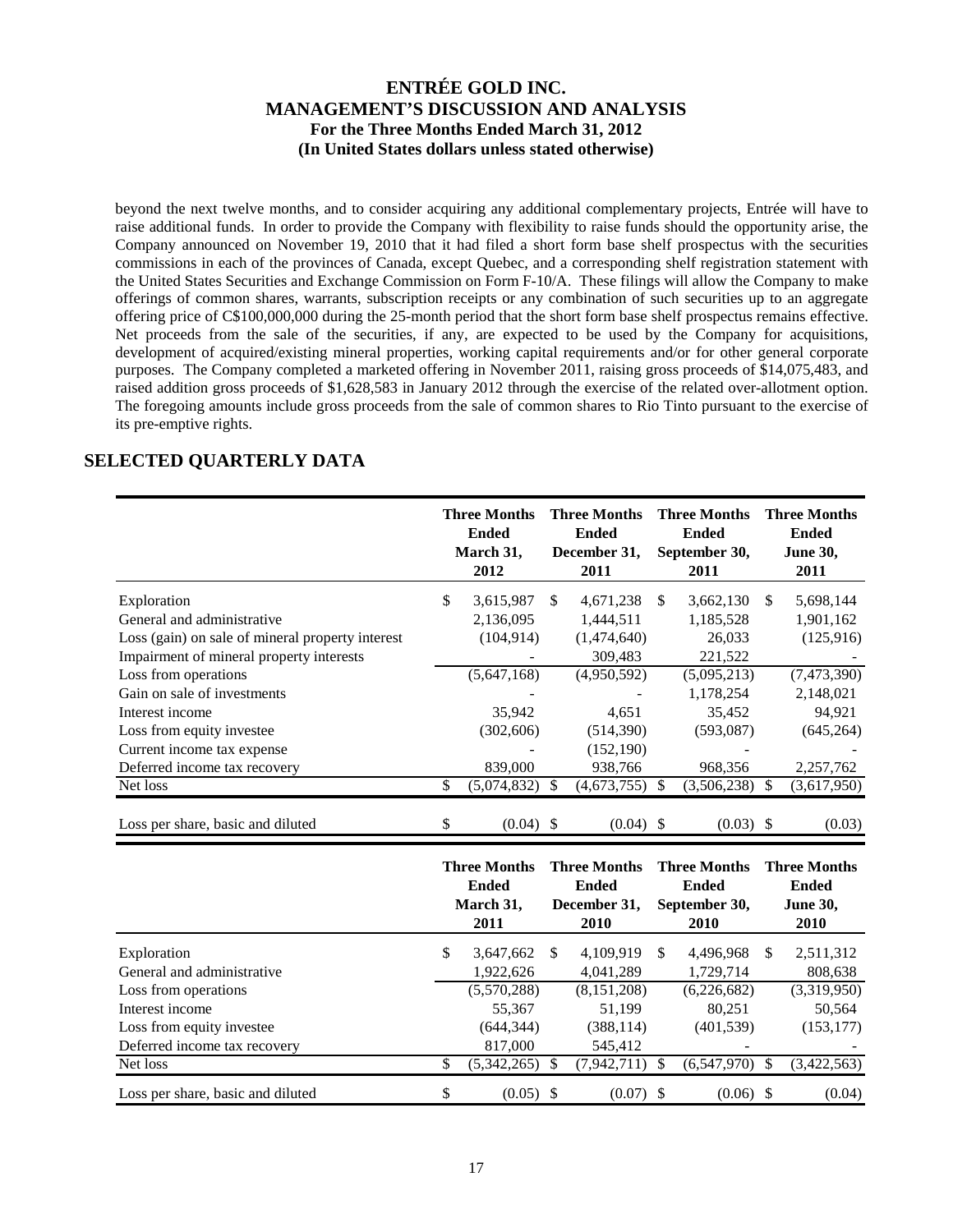Exploration costs in the first quarter of 2012 and 2011 were consistent in total and relatively consistent between the various geographic regions. With the exception of the quarter ended June 30, 2011 when Entrée increased drilling activity on the Blue Hill portion of the Ann Mason Project, exploration expenditures during 2011 were relatively constant quarter to quarter. During 2010, the quarterly variability in exploration expense was the result of increased Ann Mason drilling following the PacMag acquisition. General and administrative costs were higher in the first quarter of 2012 compared to 2011 due largely to stock-based compensation expenses. During the three months ended June 30, 2011, Entrée sold its Australian listed securities and recorded a gain on sale of investments of \$2,148,021. During the three months ended September 30, 2011, the Company sold its asset backed notes and recorded a gain on sale of investments of \$1,178,254. In addition, in the three months ended June 30, 2011, Entrée sold the Rainbow Canyon property, and recorded a gain on sale of mineral property interest of \$125,916. During the three months ended December 31, 2011, Entrée sold the Togoot license and recorded a gain on sale of mineral property interest of \$1,474,640. Loss from equity investee was lower in the first quarter of 2012 compared to 2011 due to decreased expenditures on the Joint Venture Property.

# **LIQUIDITY**

To date, Entrée has not generated revenues from its operations and is considered to be in the exploration stage. Working capital on hand at March 31, 2012 was \$14,344,275 and is sufficient to fund exploration, general and administrative expense and investor relations for the next twelve months. In order to advance its existing projects beyond the twelve months, and to consider acquiring any additional complementary projects, Entrée will have to raise additional funds. Cash was \$10,276,077 and short-term investments were \$5,004,504 at March 31, 2012. To date, the Company has been dependent on equity financing for additional funding.

Under the terms of the Entrée-OTLLC Joint Venture, Entrée may be carried through to production on the Joint Venture Property, at its election, by debt financing from OTLLC with interest accruing at OTLLC's actual cost of capital or prime +2%, whichever is less, at the date of the advance.

### **Operating activities**

Cash used in operations was \$3,975,260 for the three months ended March 31, 2012 (March 31, 2011 - \$4,670,798) and represents expenditures primarily on mineral property exploration and secondarily on general and administrative expense for both periods.

### **Financing activities**

Cash provided by financing activities during the three months ended March 31, 2012 and 2011 and common shares issued for cash were as follows:

|                           | Three Months<br><b>Ended</b><br>March 31,<br>2012 |     | <b>Ended</b><br>March 31,<br>2012 | <b>Three Months Three Months Three Months</b><br><b>Ended</b><br>March 31,<br>2011 |    | <b>Ended</b><br>March 31,<br>2011 |
|---------------------------|---------------------------------------------------|-----|-----------------------------------|------------------------------------------------------------------------------------|----|-----------------------------------|
|                           | <b>Shares</b>                                     |     | <b>Amount</b>                     | <b>Shares</b>                                                                      |    | Amount                            |
| Marketed offering         | 1.320.455                                         | \$. | 1,628,583                         | $\overline{\phantom{a}}$                                                           | -S |                                   |
| Exercise of stock options |                                                   |     |                                   | 155,800                                                                            |    | 353,494                           |
| <b>Share Issue Costs</b>  |                                                   |     | (108, 058)                        | ۰                                                                                  |    |                                   |
|                           | 1.320.455                                         |     | 1.520.525                         | 155,800                                                                            |    | 353.494                           |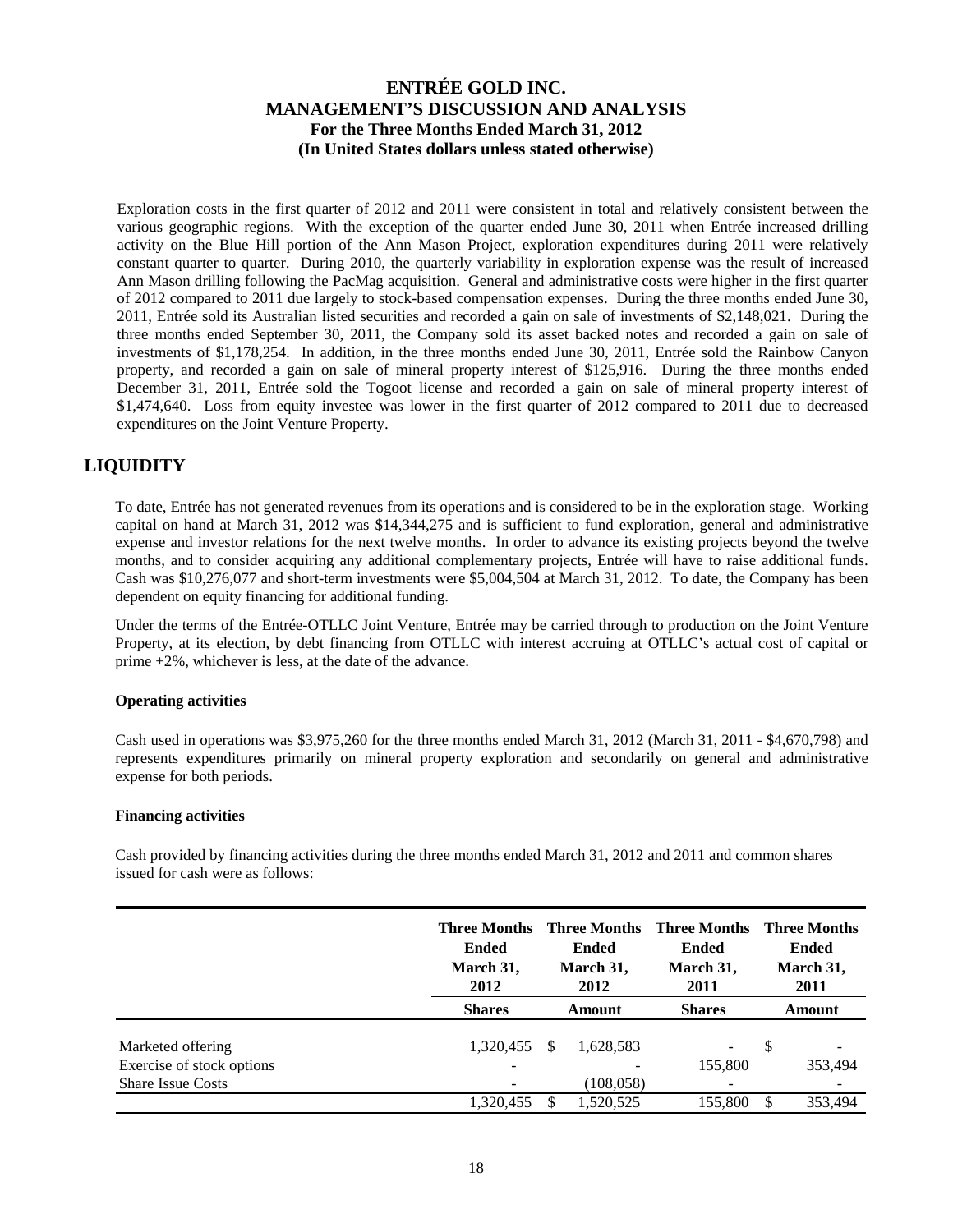#### **Investing activities**

During the three months ended March 31, 2012, Entrée made payments of \$2,142,502 (March 31, 2011 – \$30,797) related to other mineral property acquisitions and bond deposits. During the three months ended March 31, 2012, Entrée expended \$17,307 on equipment, primarily for exploration activities (March 31, 2011 – \$164,250) and sold its interest in the Northling property for proceeds of \$104,914, net of taxes.

### **Table of Contractual Commitments**

The following table lists as of March 31, 2012 information with respect to the Company's contractual obligations.

|               |    | Less than  |           |           | More than   |              |
|---------------|----|------------|-----------|-----------|-------------|--------------|
|               |    | 1 Year     | 1-3 Years | 3-5 Years | 5 Year      | <b>Total</b> |
|               |    |            |           |           |             |              |
| Office leases | S  | 208.563    | 411,875   | 431,155   | 90.402<br>S | 1,141,995    |
| Total         | \$ | 208.563 \$ | 411.875   | 431,155   | 90,402      | 1,141,995    |

### **Outstanding share data**

As at March 31, 2012, there were 128,377,243 common shares outstanding. In addition, there were 10,390,000 stock options outstanding with exercise prices ranging from C\$1.25 to C\$3.47 per share. As at May 11, 2012, there were 128,377,243 common shares outstanding. In addition, there were 10,190,000 stock options outstanding with exercise prices ranging from C\$1.25 to C\$3.47 per share. There were no warrants outstanding at March 31, 2011 or at May 11, 2012.

### **CAPITAL RESOURCES**

Entrée had no commitments for capital assets at March 31, 2012.

At March 31, 2012, Entrée had working capital of \$14,344,275 compared to \$19,004,136 as at December 31, 2011 and \$17,021,575 as at March 31, 2011. Entrée believes that in order to advance its existing projects beyond the next twelve months, and to consider acquiring any additional complementary projects, it will have to raise additional funds.

Entrée is committed to make lease payments totalling \$1,141,995 over its six year office lease in Vancouver, four annual office leases in Ulaanbaatar, Colorado, Arizona, and Yerington, two annual warehouse leases in Yerington, and five leases for accommodations in Yerington.

### **OFF-BALANCE SHEET TRANSACTIONS**

Entrée has no off-balance sheet arrangements except for the contractual obligation noted above.

## **TRANSACTIONS WITH RELATED PARTIES**

The Company did not enter into any transactions with related parties during the three months ended March 31, 2012.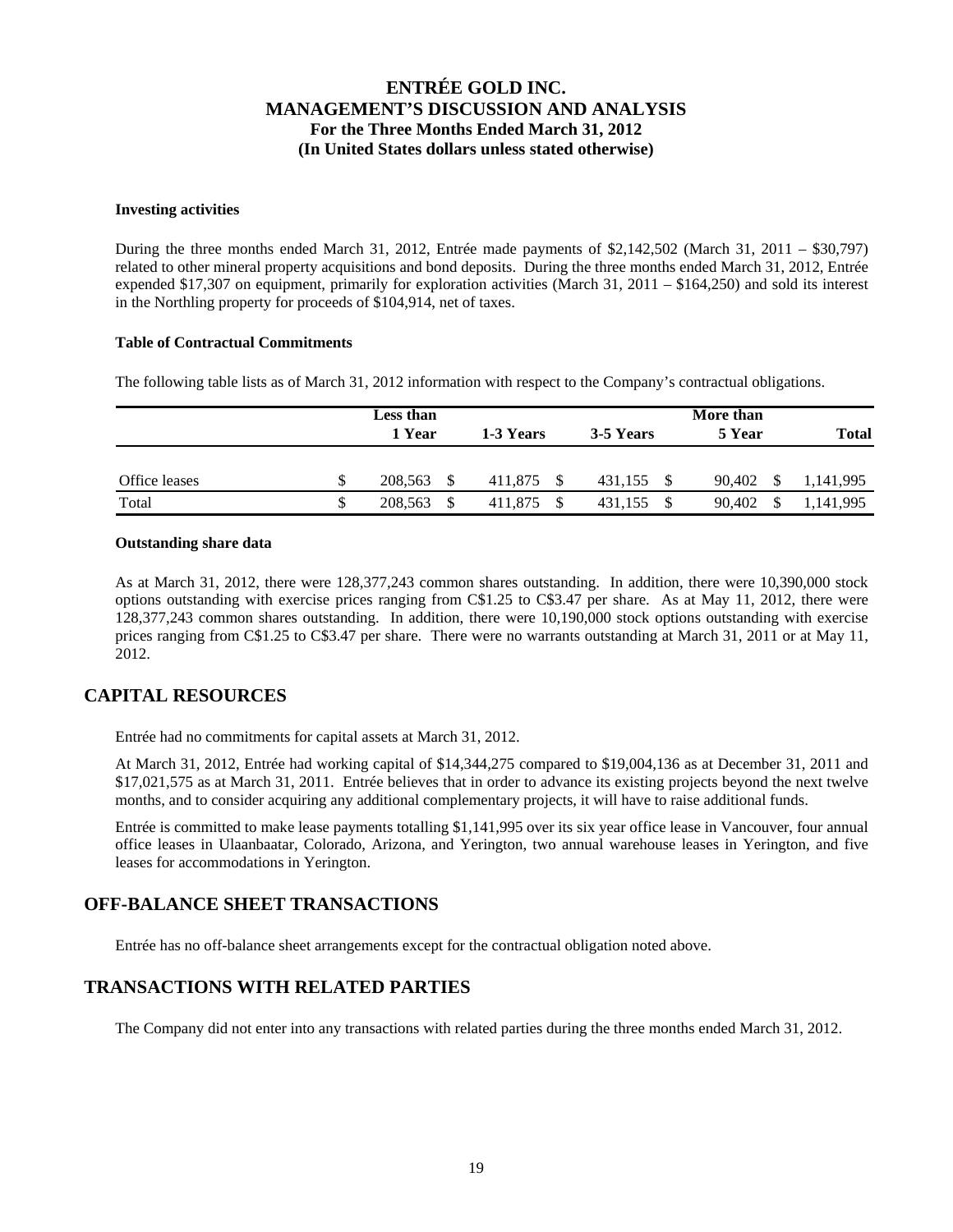### **CRITICAL ACCOUNTING ESTIMATES**

The preparation of consolidated financial statements in conformity with generally accepted accounting principles in the United States requires management to make estimates and assumptions that affect the reported amount of assets and liabilities and the disclosure of contingent assets and liabilities at the date of the financial statements and the reported amount of revenues and expenses during the period. Actual results could differ from these estimates.

The Company must make estimates and judgments in determining income tax expense for financial statement purposes. These estimates and judgments occur in the calculation of tax credits, benefits, and deductions, and in the calculation of certain tax assets and liabilities that arise from differences in the timing of recognition of revenue and expense for tax and financial statement purposes. Significant changes in these estimates may result in an increase or decrease to the tax provision in a subsequent period. The Company must assess the likelihood that we will be able to recover any deferred tax assets. If recovery is not likely, the provision for taxes must be increased by recording a valuation allowance against the deferred tax assets. However, should there be a change in the ability to recover any deferred tax assets, the tax provision would increase in the period in which it is determined that the recovery was not likely. Recovery of a portion of the deferred tax assets is impacted by Company plans with respect to holding or disposing of certain assets. Changes in economic conditions, exploration results, metal prices and other factors could result in changes to the estimates and judgements used in determining the income tax expense.

The Company capitalizes the cost of acquiring mineral property interests, including undeveloped mineral property interests, until the viability of the mineral interest is determined. Capitalized acquisition costs are expensed if it is determined that the mineral property has no future economic value. The Company must make estimates and judgments in determining if any capitalized amounts should be written down by assessing if future cash flows, including potential sales proceeds, related to the mineral property are estimated to be less than the property's total carrying value. The carrying value of each mineral property is reviewed periodically, and whenever events or changes in circumstances indicate that the carrying value may not be recoverable. Reductions in the carrying value of a property would be recorded to the extent that the total carrying value of the mineral property exceeds its estimated fair value.

The Company follows accounting guidelines in determining the value of stock option compensation, as disclosed in Note 9 to the Annual Financial Statements. Unlike other numbers in the accounts, this is a calculated amount not based on historical cost, but on subjective assumptions introduced to an option pricing model, in particular: (1) an estimate for the average future hold period of issued stock options before exercise, expiry or cancellation; and (2) future volatility of the Company's share price in the expected hold period (using historical volatility as a reference). Given that there is no market for the options and they are not transferable, the resulting value calculated is not necessarily the value the holder of the option could receive in an arm's-length transaction.

The Company's accounting policy is to expense exploration costs on a project by project basis consistent with U.S. GAAP. The policy is consistent with that of other exploration companies that have not established mineral reserves. When a mineral reserve has been objectively established further exploration costs would be deferred. Management is of the view that its current policy is appropriate for the Company.

## **CHANGES IN ACCOUNTING POLICIES**

In December 2011, the Financial Accounting Standards Board ("FASB") issued Accounting Standards Update (ASU) 2011-12, *Comprehensive Income (Topic 220), Deferral of the Effective Date for Amendments to the Presentation of Reclassifications of Items Out of Accumulated Other Comprehensive Income in Accounting Standards Update No. 2011-05*. ASU 2011-12 defers the effective date pertaining to reclassification adjustments out of accumulated other comprehensive income (AOCI) in ASU 2011-05, *Comprehensive Income (Topic 220), Presentation of Comprehensive Income*. ASU 2011-12 is effective for interim and annual reporting periods beginning after December 15, 2011. The Company's adoption did not have a material impact on the Company's financial reporting and disclosures.

In June 2011, the FASB issued ASU 2011-05, *Comprehensive Income (Topic 220), Presentation of Comprehensive*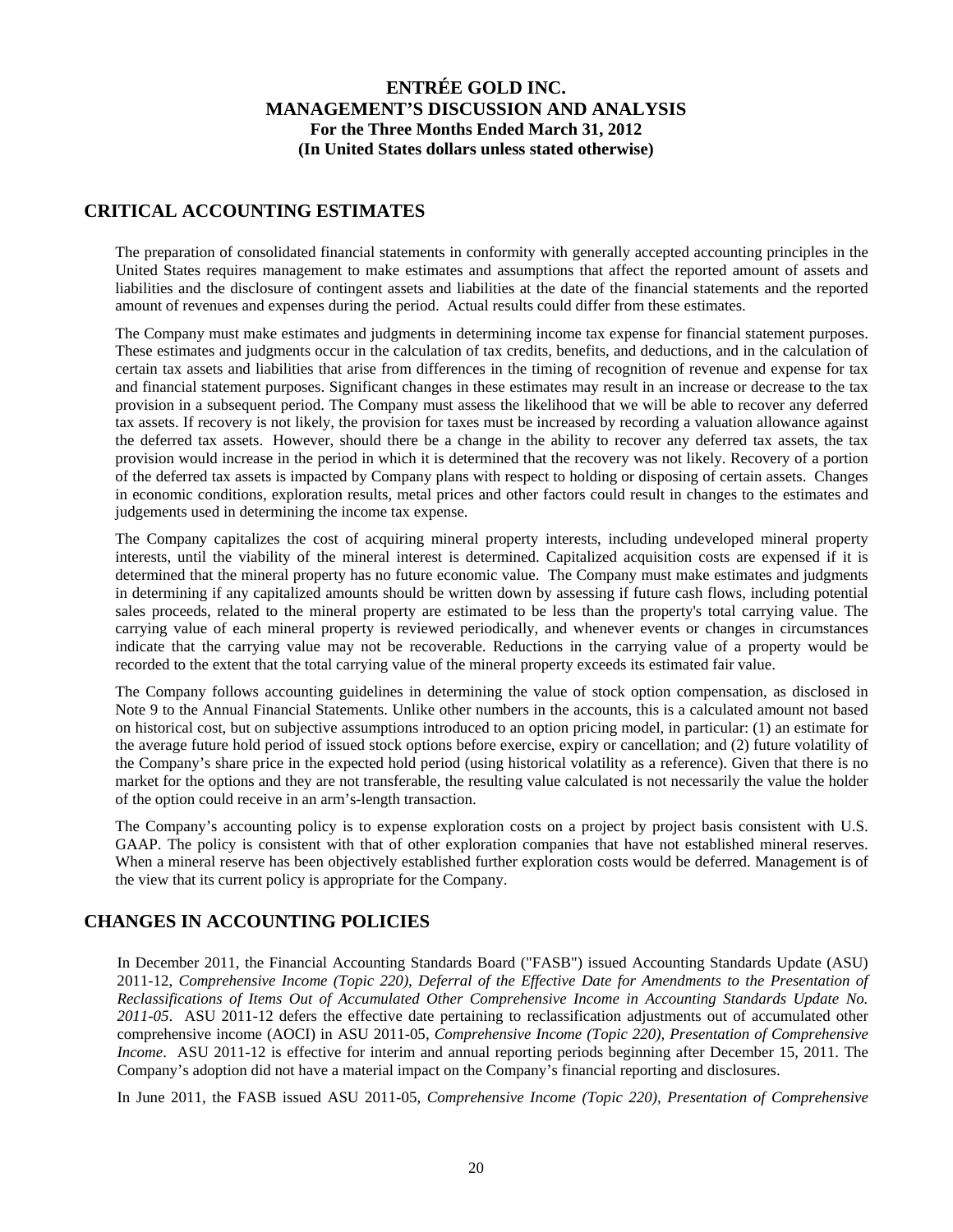*Income, amending ASC 220.* ASU 2011-05 eliminates the current option under U.S. GAAP to present components of other comprehensive income (OCI) as part of the statement of changes in stockholders' equity. Entities are required to present components of comprehensive income either in a single continuous statement of comprehensive income or in two separate but consecutive statements. ASU 2011-05 also requires entities to present reclassification adjustments out of AOCI in the statements where the components of net income and the components of OCI are presented. The requirement regarding presentation of reclassification adjustments is deferred by ASU 2011-12 and will be reconsidered by the FASB at a future date. ASU 2011-05 is effective for interim and annual reporting periods beginning after December 15, 2011. The Company is currently presenting all components of comprehensive income in a single continuous statement of comprehensive income and accordingly, the Company's adoption did not have a material impact on the Company's financial reporting and disclosures.

In May 2011, the FASB issued ASU 2011-04, *Fair Value Measurement (Topic 820), Amendments to Achieve Common Fair Value Measurement and Disclosure Requirements in U.S. GAAP and IFRSs, amending ASC 820*. ASU 2011-04 results in common fair value measurement and disclosure requirements in U.S. GAAP and IFRSs. Accordingly, the amendments clarify the requirements in U.S. GAAP for measuring fair value and for disclosing information about fair value measurements. ASU 2011-04 is effective for interim and annual reporting periods beginning after December 15, 2011. The Company maintains only Level 1 financial instruments and therefore the adoption of ASU 2011-04 did not have a material impact on the Company's financial reporting and disclosures.

A detailed summary of all of the Company's significant accounting policies and the estimates derived therefrom is included in Note 2 to the Annual Consolidated Financial Statements for the year ended December 31, 2011.

## **FINANCIAL INSTRUMENTS AND OTHER INSTRUMENTS**

The Company's financial assets and liabilities generally consist of cash and cash equivalents, short-term investments, receivables, deposits, accounts payable and accrued liabilities and loans payable, some of which are denominated in foreign currencies including United States dollars, Mongolian Tugriks and Australian dollars. The Company is at risk to financial gain or loss as a result of foreign exchange movements against the Canadian dollar. The Company minimizes its foreign exchange risk by maintaining low account balances in currencies other than the Canadian dollar. The Company does not currently have major commitments to acquire assets in foreign currencies; but historically it has incurred the majority of its exploration costs in foreign currencies.

## **OTHER MD&A REQUIREMENTS**

### **Forward-Looking Statements**

This MD&A contains forward-looking statements within the meaning of the United States Private Securities Litigation Reform Act of 1995 and forward-looking information within the meaning of applicable Canadian securities laws.

Forward-looking statements include, but are not limited to, statements with respect to the future prices of copper, gold and molybdenum, the estimation of mineral reserves and resources, the realization of mineral reserve and resource estimates, the timing and amount of estimated future production, costs of production and capital expenditures, the availability of project financing, future cash flows, the potential development of future phases of the Oyu Tolgoi mining complex including Lift 2 of the Hugo North Extension deposit and the Heruga deposit, plans to prepare a PEA on the Ann Mason Project, the inclusion of metallurgical test results and assays from historical holes in a PEA on the Ann Mason Project, the potential for the discovery of additional mineralized zones on properties in which Entrée has an interest, the potential for the expansion of existing deposits in which Entrée has an interest, the timing of and potential for future resource estimates on properties in which Entrée has an interest, plans for future exploration and/or development programs and budgets, the potential for Entrée's inclusion in the Investment Agreement, the application of Resolution 175 to the Shivee Tolgoi and Javhlant licences, permitting time lines, currency fluctuations, requirements for additional capital, anticipated business activities, corporate strategies, proposed acquisitions and dispositions of assets,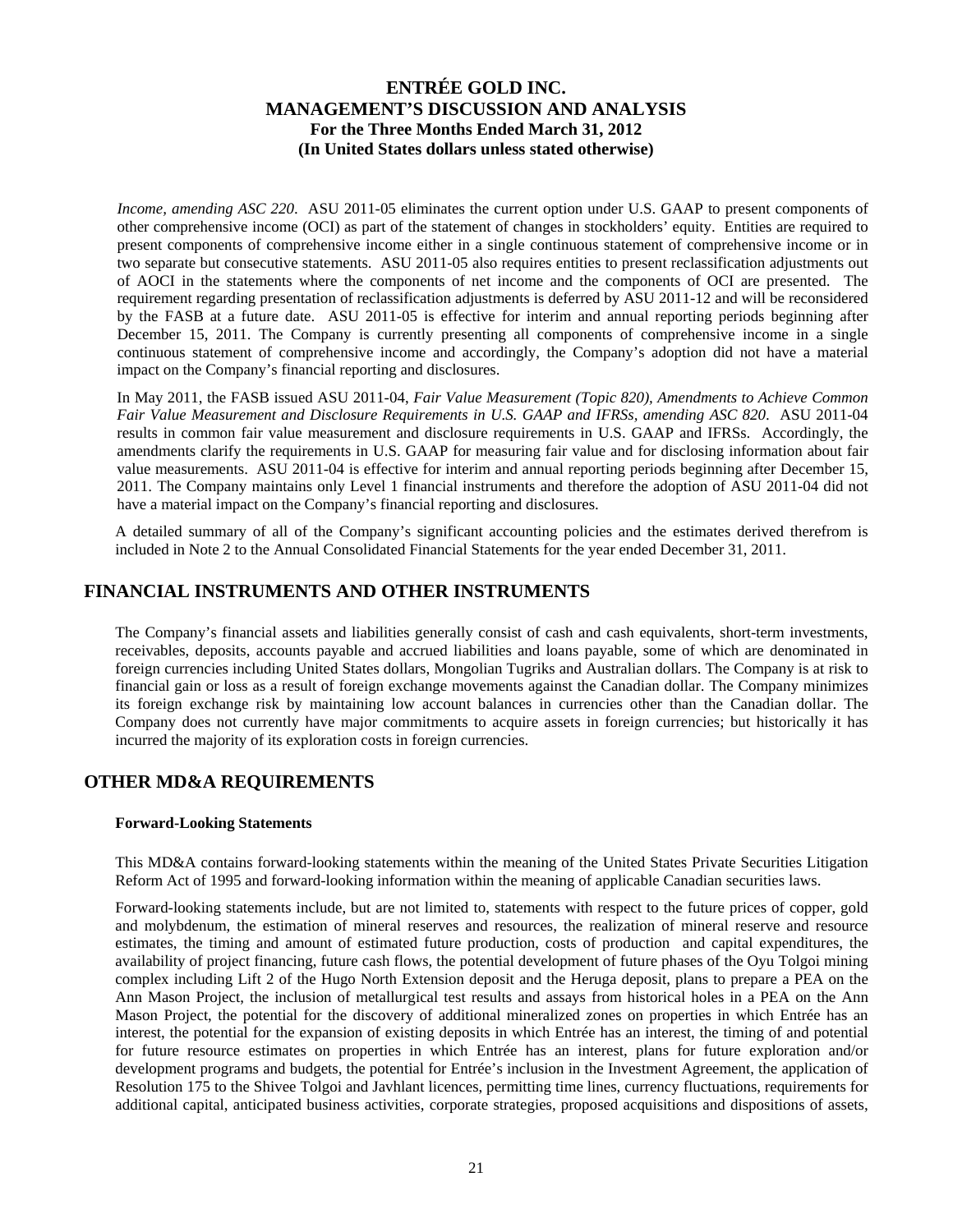the use of proceeds from financings and future financial performance. In certain cases, forward-looking statements can be identified by the use of words such as "plans", "expects" or "does not expect", "is expected", "budgeted", "scheduled", "estimates", "forecasts", "intends", "anticipates", or "does not anticipate" or "believes" or variations of such words and phrases or statements that certain actions, events or results "may", "could", "would", "might", or "will be taken", "occur" or "be achieved". While the Company has based these forward-looking statements on its expectations about future events as at the date that such statements were prepared, the statements are not a guarantee of the Company's future performance and are subject to risks, uncertainties, assumptions and other factors which could cause actual results to differ materially from future results expressed or implied by such forward-looking statements. Such factors and assumptions include, amongst others, that the size, grade and continuity of deposits and resource and reserve estimates have been interpreted correctly from exploration results, that the results of preliminary test work are indicative of what the results of future test work will be, that the prices of copper, gold and molybdenum and foreign exchange rates will remain relatively stable, the effects of general economic conditions, future actions by Rio Tinto, OTLLC and government authorities including the Government of Mongolia, uncertainties associated with legal proceedings and negotiations and misjudgements in the course of preparing forward-looking statements. In addition, there are also known and unknown risk factors which may cause the actual results, performances or achievements of the Company to be materially different from any future results, performance or achievements expressed or implied by the forwardlooking statements. Such factors include, among others, risks related to international operations, including legal and political risk in Mongolia; recent global financial conditions; actual results of current exploration activities; conclusions of economic evaluations; changes in project parameters as plans continue to be refined; future prices of copper, gold and molybdenum; possible variations in ore reserves, grade recovery and rates; failure of plant, equipment or processes to operate as anticipated; accidents, labour disputes and other risks of the mining industry; delays in obtaining government approvals or financing or in the completion of development or construction activities, as well as those factors discussed in the section entitled "Risk" in this MD&A and in the section entitled "Risk Factors" in the AIF. Although the Company has attempted to identify important factors that could cause actual actions, events or results to differ materially from those described in forward-looking statements, there may be other factors that cause actions, events or results not to be as anticipated, estimated or intended. There can be no assurance that forward-looking statements will prove to be accurate, as actual results and future events could differ materially from those anticipated in such statements. Except as required under applicable securities legislation, the Company undertakes no obligation to publicly update or revise forward-looking statements, whether as a result of new information, future events, or otherwise. Accordingly, readers should not place undue reliance on forward-looking statements.

### **Risk**

Entrée is a mineral exploration company and is exposed to a number of risks and uncertainties; some of these risks and uncertainties have been discussed elsewhere in this MD&A. For a more extensive discussion of risks and uncertainties to which Entrée is exposed, the reader should refer to the section titled "Risk Factors" contained in the Company's AIF available on SEDAR at www.sedar.com.

The Joint Venture Property forms part of the Oyu Tolgoi mining complex. Development of the Oyu Tolgoi mining complex may be subject to unexpected problems or delays for any number of reasons, including OTLLC's inability to raise the additional funding that it needs to complete the development of the Oyu Tolgoi mining complex, and lack of sophisticated electrical power and transportation infrastructure in proximity to the Oyu Tolgoi mining complex. In addition, OTLLC has effective control of the development of both the Oyu Tolgoi mining licence and the Joint Venture Property. The development of the Joint Venture Property may be adversely affected if OTLLC decides to delay or reduce development in favour of the immediate or complete development of the Oyu Tolgoi licence.

Although the Shivee Tolgoi and Javhlant licences in Mongolia are included in the contract area for the Investment Agreement, Entrée's interest in the Joint Venture Property and Shivee West are not covered by the Investment Agreement. There can be no assurance that Entrée's assets will not be subject to nationalization, requisition or confiscation, whether legitimate or not, by any authority or body. There is no assurance that provisions under Mongolian law for compensation and reimbursement of losses to investors under such circumstances would be effective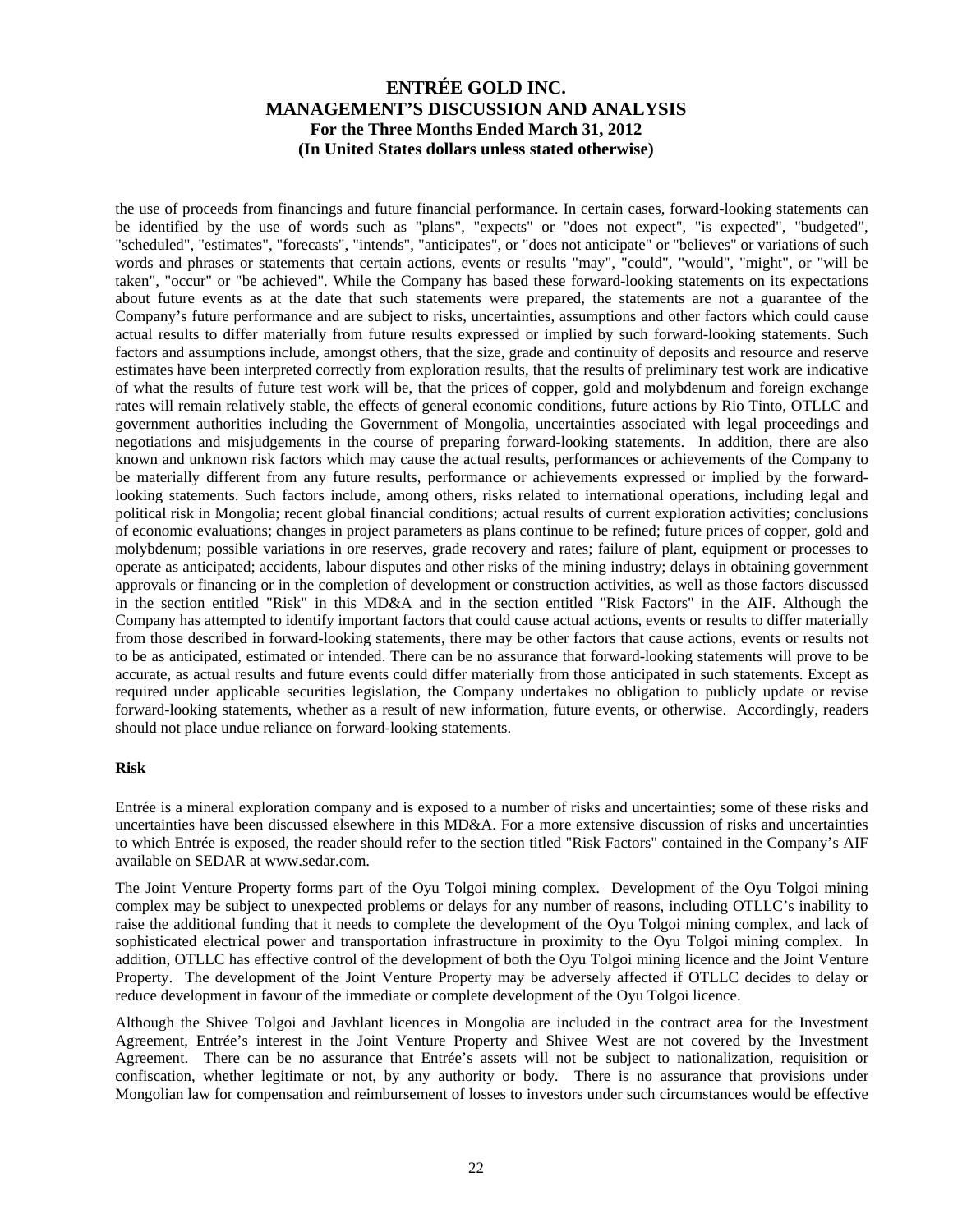to restore the full value of Entrée's original investment or to compensate for the loss of the current value of its interest in the Lookout Hill property.

In June 2011, the Government of Mongolia passed Resolution 175, the purpose of which is to authorize the designation of certain land areas for "state special needs" within certain defined areas in proximity to the Oyu Tolgoi mining complex. These state special needs areas are to be used for infrastructure facilities necessary in order to implement the development and construction of the Oyu Tolgoi mining complex. Portions of the Shivee Tolgoi and Javhlant licences are included in the land area that is subject to Resolution 175. It is expected but not yet formally confirmed by the Government that to the extent that a consensual access agreement exists or is entered into between OTLLC and an affected licence holder, the application of Resolution 175 to the land area covered by the access agreement will be unnecessary. OTLLC has existing access and surface rights to the Joint Venture Property pursuant to the Earn-In Agreement. The Shivee Tolgoi and Javhlant licences are also part of the contract area of the Investment Agreement, which contains certain provisions respecting expropriation. If Entrée is unable to reach a consensual arrangement with OTLLC with respect to Shivee West, Entrée's right to use and access a corridor of land included in the state special needs areas for a proposed power line may be adversely affected by the application of Resolution 175. While the Mongolian Government would be responsible for compensating Entrée in accordance with the mandate of Resolution 175, the amount of such compensation is not presently quantifiable.

The ability of Entrée and its joint venture partner to conduct mining operations or exploration and development activities in Mongolia is subject to changes in legislation or government regulations or shifts in political attitudes beyond their control. Government policy may change to discourage foreign investment, nationalisation of mining industries may occur or other government limitations, restrictions or requirements not currently foreseen may be implemented.

Entrée is not presently a party to the Investment Agreement. Although OTLLC has agreed under the terms of the Earn-In Agreement to use its best efforts to cause Entrée to be brought within the ambit of, made subject to and to be entitled to the benefits of the Investment Agreement, unless and until Entrée becomes a party of the Investment Agreement or otherwise receives confirmation from the Government of Mongolia, there can be no assurance that Entrée will be entitled to all of the benefits of the Investment Agreement, including stability with respect to regulation of foreign investment and taxes payable. Until such time as Entrée becomes a party to the Investment Agreement, it could be subject to the new surtax royalty which came into effect in Mongolia on January 1, 2011. The rates of the new surtax royalty vary from 1% to 5% for minerals other than copper. For copper, the surtax royalty rates range between 22% and 30% for ore, between 11% and 15% for concentrates, and between 1% and 5% for final products. No surtax royalty is charged on any minerals below a certain threshold market price, which varies depending on the type of minerals. This is in addition to the standard royalty rates of 2.5% for coal sold in Mongolia and commonly occurring minerals sold in Mongolia, and 5% for all other minerals. In addition, in October 2011, Prime Minister Batbold stated in his 2012 budget speech that the Government of Mongolia is revisiting all treaties for the avoidance of double taxation, including the 2002 convention between Canada and Mongolia for the avoidance of double taxation and the prevention of fiscal evasion with respect to taxes on income and on capital. The Mongolian Parliament has also released a draft law on regulation of foreign investment in strategically important business entities. The draft law purports to restrict foreign investors from investing in a business in Mongolia without having Mongolian partners owning at least 51% of the business. If the Government of Mongolia revises, amends or cancels double tax treaties that are currently in force, or implements the law regulating foreign investment as currently drafted, it could have an adverse effect on Entrée's operations in Mongolia and future cashflow, earnings, results of operations and financial condition. In order to become a party to the Investment Agreement, the Government of Mongolia may require Entrée or the Entrée-OTLLC Joint Venture to agree to certain concessions, including with respect to the ownership of the Entrée-OTLLC Joint Venture or the scope of the lands to be covered by the Investment Agreement.

Entrée is and will be subject to the risks normally associated with the conduct of joint ventures, which include disagreements as to how to develop, operate and finance a project and possible litigation between the participants regarding joint venture matters. These matters may have an adverse effect on Entrée's ability to realize the full economic benefits of its interest in the property that is the subject of a joint venture, which could affect its results of operations and financial condition.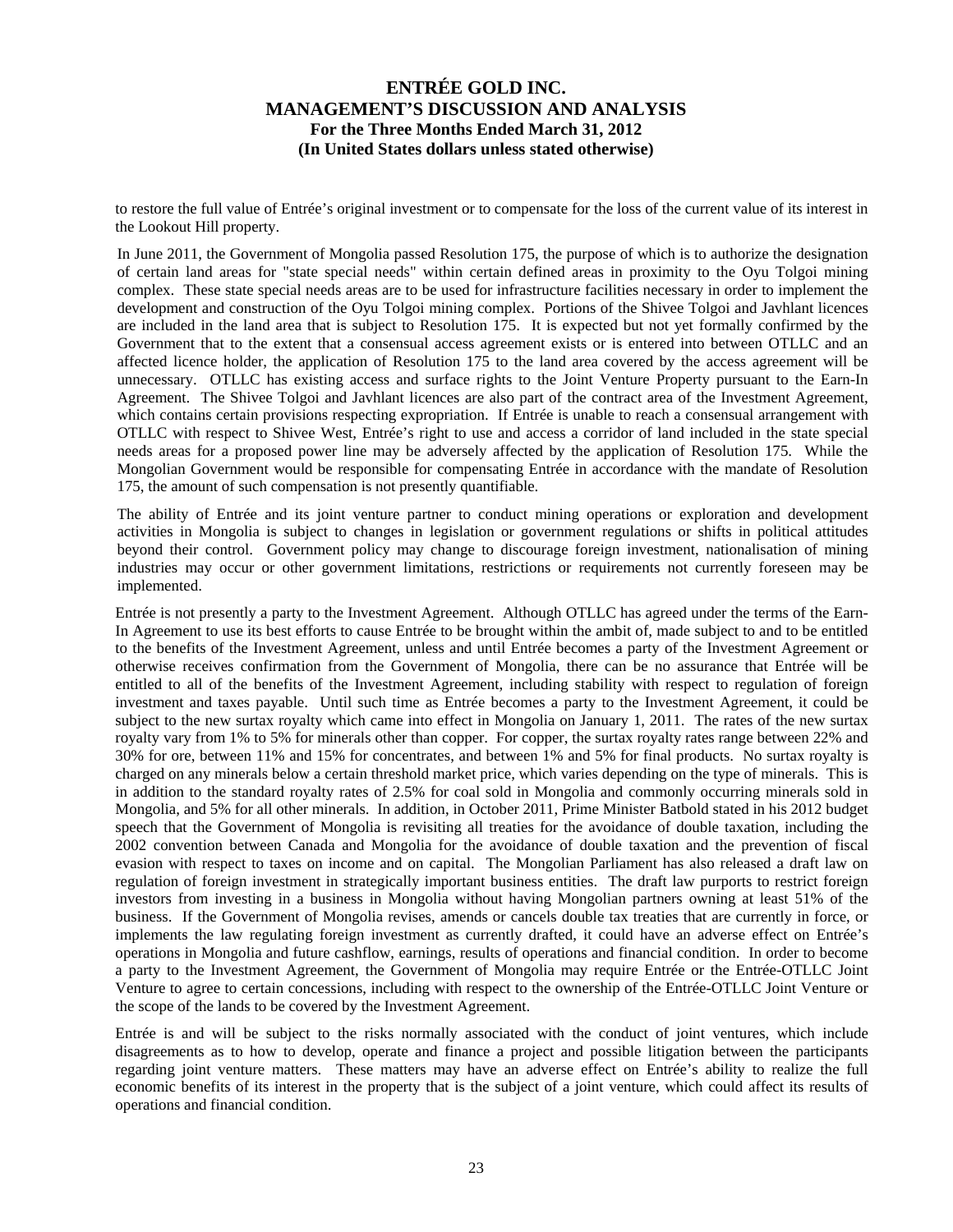Recent global financial and market conditions have been subject to increased volatility as a result of, among other things, apprehension over the ongoing debt crisis in the Eurozone and Japan, and concerns that the Chinese economy is slowing, which may impact the ability of Entrée to obtain equity or debt financing in the future and, if obtained, on terms favourable to Entrée. If Entrée cannot raise the money that it needs to continue exploration of its mineral properties, there is a risk that Entrée may be forced to delay, scale back, or eliminate certain of its exploration activities. If these increased levels of volatility and market turmoil continue, Entrée's operations could be adversely impacted and the value and the price of the Company's common shares could be adversely affected.

The estimates of reserves and resources, including the anticipated tonnages and grades that will be achieved or the indicated level of recovery that will be realized, are estimates only and no assurances can be given as to their accuracy. Such estimates are, in large part, based on interpretations of geological data obtained from drill holes and other sampling techniques. Actual mineralization or formations may be different from those predicted. Reserve and resource estimates are materially dependent on prevailing market prices and the cost of recovering and processing minerals at the mine site. Market fluctuations in the price of metals or increases in the costs to recover metals may render the mining of ore reserves uneconomical and materially adversely affect operations.

There is no assurance that a commercially viable mineral deposit exists on any of the exploration properties in which Entrée has an interest. There is also no assurance that, even if commercial quantities of ore are discovered, a mineral property will be brought into commercial production. The discovery of mineral deposits is dependent upon a number of factors, not the least of which is the technical skill of the exploration personnel involved. The commercial viability of a mineral deposit, once discovered, is also dependent upon a number of factors, some of which are the particular attributes of the deposit, such as size, grade and proximity to infrastructure, metal prices and government regulations, including regulations relating to royalties, allowable production, importing and exporting of minerals, and environmental protection. Most of the above factors are beyond the control of Entrée. If mineral reserves in commercially exploitable quantities are established on any of Entrée's properties (other than the Joint Venture Property, in which Entrée has a carried interest), Entrée will be required to expend substantial sums of money to establish the extent of the resource, develop processes to extract it and develop extraction and processing facilities and infrastructure. Although Entrée may derive substantial benefits from the discovery of a major deposit, there can be no assurance that such a resource will be large enough to justify commercial operations, nor can there be any assurance that Entrée will be able to raise the funds required for development on a timely basis. Entrée may be required to acquire rights to additional lands in order to develop a mine if a mine cannot be properly located on Entrée's properties. There can be no assurance that Entrée will be able to acquire such additional lands on commercially reasonable terms, if at all.

Rio Tinto's beneficial shareholdings in the Company together with its pre-emptive rights potentially give Rio Tinto the voting power to influence the policies, business and affairs of Entrée and the outcome of any significant corporate transaction or other matter, including a merger, business combination or a sale of all, or substantially all, of Entrée's assets. In addition, OTLLC has operational control over the Joint Venture Property. OTLLC also has a right of first refusal with respect to any proposed disposition by Entrée of an interest in Shivee West, which is not subject to the Entrée-OTLLC Joint Venture. The beneficial shareholdings of Rio Tinto in the Company and Rio Tinto's pre-emptive rights may have the effect of delaying, deterring or preventing a transaction involving a change of control of the Company in favour of a third party that otherwise could result in a premium in the market price of the Company's common shares in the future.

Entrée must comply with licence and permitting requirements. In Mongolia, the Shivee Tolgoi and Javhlant exploration licences were converted to mining licences on October 27, 2009. These licences now have a term of 30 years, with two potential extensions of 20 years each. The total estimated annual fees in order to maintain the Shivee Tolgoi and Javhlant mining licences in good standing is \$1,100,000. Approximately \$500,000 of the total is recoverable from OTLLC.

In Nevada, maintenance fees must be paid to the Bureau of Land Management annually. For the 2012 assessment year, the aggregate fee for the Ann Mason Project is approximately \$138,000.

In both Mongolia and Nevada, Entrée must comply with environmental regulations that govern air and water quality and land disturbance and provide mine reclamation and closure costs.